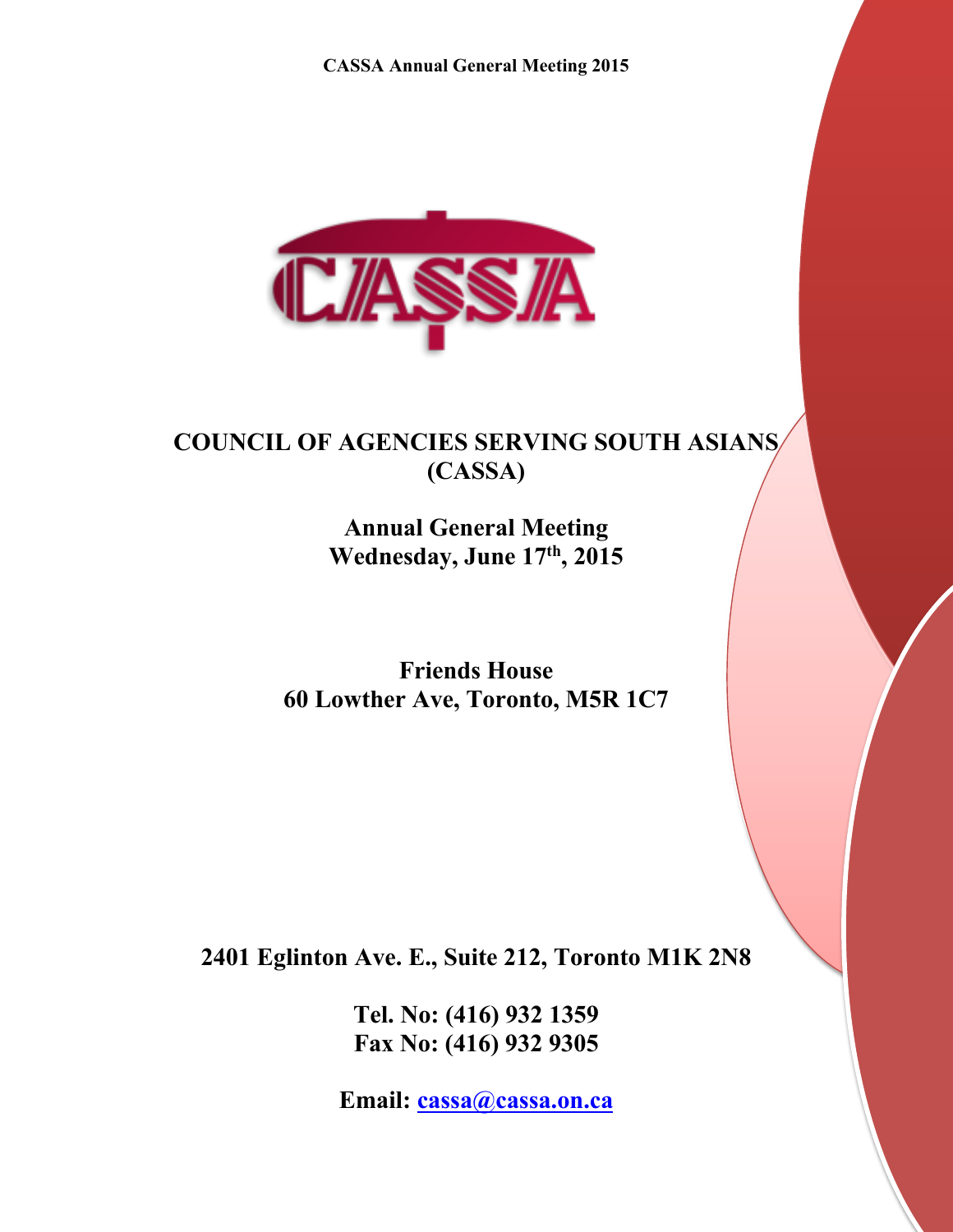#### **Agenda**

Council of Agencies Serving South Asians (CASSA) Annual General Meeting June 17<sup>th</sup>, 2015 Friends House

**5:30pm – 6:00pm** Registration, Networking and Refreshments

#### **6:00pm – 6:45pm**

Welcome To Annual General Meeting Approval of Draft Agenda Approval of last AGM Minutes President's Report Executive Director's Report Approval of Auditor's Report – Appointment of Auditor Nomination Report and Election of New Board Members Adjournment of Business

**6:45pm – 7:00pm**

Volunteer and Board Appreciation

#### **7:00pm – 7:30pm**

Keynote Speaker: Mr. Baldev Mutta, CEO of Punjabi Community Health Services Topic: "South Asian Health Policy and Coalition Building"

South Asian Health Strategy Task Force Launch

South Asian Health Strategy Preliminary Report Release

**7:30pm – 8:30pm** Dinner and Networking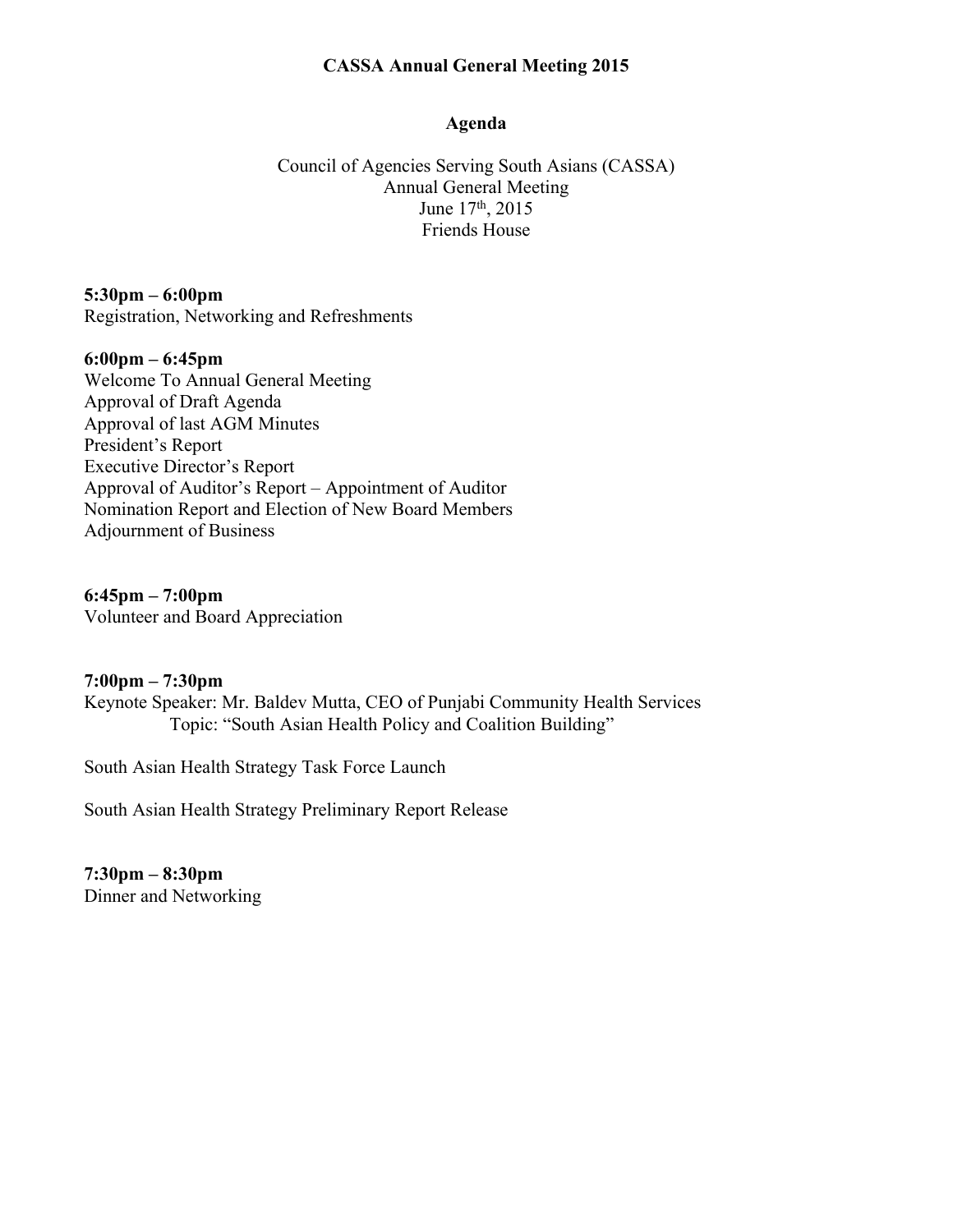# **AGM Minutes of CASSA – June 26th, 2014 at Friends House, Toronto**

The meeting was called to order by Maya Bhullar, Chair of the Board. The motion to approve the agenda was made by Mohan Swaminathan and seconded by Anu Sharma. Anjum Sultana made the motion to approve the previous AGM minutes, seconded by Jawad Bhatti.

#### **Chair's Report**

As the Chair of CASSA Board, Maya presented the report to the attendees. CASSA's Executive Director, Neethan Shan, was on a leave of absence early this year so another staff member Jasmine Lobo stepped in to manage day to day activities of the office. Capacity Creators and Trillium Gift of Life are the two flagship projects of CASSA at present. In addition we have Law Foundation and Civic Education projects also in the running. We need to bring more awareness about organ donation especially in the Tamil and Punjabi communities. CASSA's Generation of Change and Brown Canada projects will continue to run with the help of volunteers regardless of not having any funding.

#### **Executive Director's Report**

Neethan Shan presented the Executive Director's report for 2013. He gave updates on CASSA's activities in different projects. We now have over 100 agencies as our members. In the 2<sup>nd</sup> year of Capacity Creators, we made the sector more inclusive. Trillium Gift of Life has been a rewarding project for staff and volunteers. Our work has made a real difference in the "Be a donor Campaign" with the South Asian community where increased awareness has led to willingness to be a donor. Toronto Mela was organized successfully for the second time in 2013. This is a unique Pan South Asian festival to be organized by a nonprofit agency where performers are not Bollywood -centric and come from diverse cultures. Last year's Health Equity conference was a launch pad to understanding Ontario-wide health strategy. Now our focus will be on South Asian strategy. Our Generations of Change project focused on South Asian girls in its  $1<sup>st</sup>$  year, women in the  $2<sup>nd</sup>$  year and senior women in its third year and aimed at empowering women in fighting patriarchy and stereotypes.

#### **Approval of Auditor's Report**

The Auditor's report was read by Anu Sharma. The motion to approve it was made by Anjum Sultana and seconded by Jawad Bhatti. The motion to approve David Burkes as the Auditor for 2014 was made by Farhat Hasan and seconded by Nasima Akter.

#### **Nomination report and Election of new Board members**

Outgoing Board members Mohammad Hayat and Noor Baig were thanked for their contribution to the Board. The motion to approve Shaji John as a new member was moved by Kripa Sekhar and seconded by Jasmine Lobo.

#### **Adjournment of Business**

The motion to adjourn the business was made by Maya Bhullar and seconded by Anu Sharma.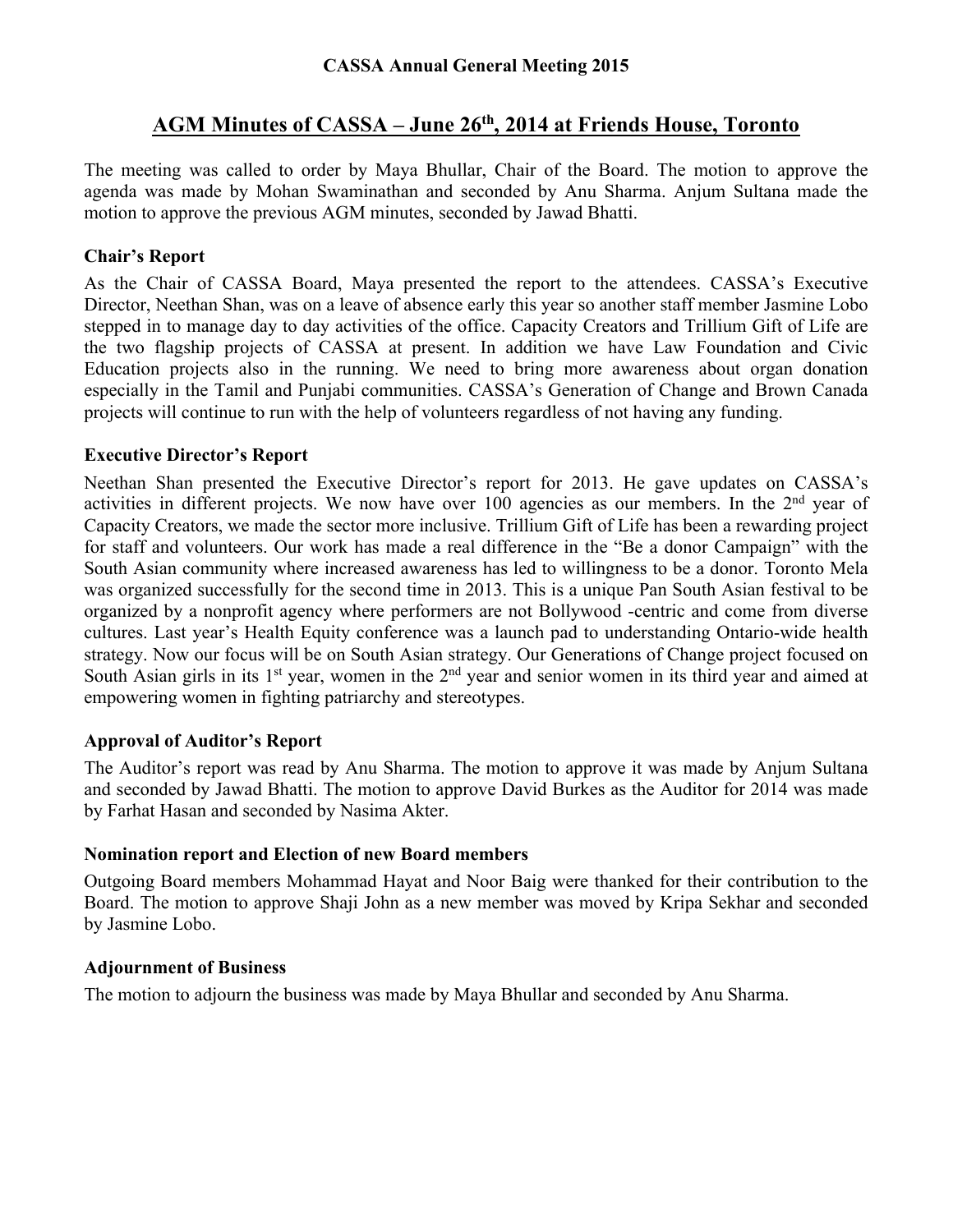# **Message from the Chair - Board of Directors Council of Agencies Serving South Asians (CASSA)**

On behalf of my colleagues on the Board, staff members and volunteers, I take great pleasure in welcoming you to this Annual General Meeting of CASSA.

2014 was an eventful year for CASSA. Last year, we had celebrated our  $26<sup>th</sup>$  anniversary as a community organization working for equality and social justice for South Asians. That gave us a great opportunity to look back in the rear-view mirror and take stock of our goals and objectives. It also acted as a springboard for our new 5-year Strategic Plan that will take us to 2020. We identified 5 Strategic Priorities going forward: Health Equity, Women's Rights, Anti-Racism, Immigration & Settlement and Poverty Reduction.

During 2014, CASSA was active in several key projects. In collaboration with the Trillium Gift of Life Network, CASSA staff and volunteers, under the direction of the Executive Director and the Board, orchestrated the "Be a Donor" health promotion campaign encouraging South Asians to register for organ and tissue donations. The campaign helped to spread awareness, to educate and remove stigmas attached to organ and tissue donation. Another issue that CASSA undertook was the Awareness Campaign about changes to immigration sponsorship, refugees and citizenship processes. The end of last year also turned out to be a great beginning for our Brown Canada campaign when we held our 1st annual Brown Canada Summit in December of 2014 at York University.

CASSA is a member-focused grassroots organization that would not be able to meet its mandate without the tireless dedication of its staff and volunteers who offer their time and skills. We are also beholden to our diverse member organizations for their valuable support. My fellow board colleagues and I take this opportunity to appreciate and thank all who have contributed to the growth and success of CASSA.

Sincerely,

Mohan Swaminathan Board Chair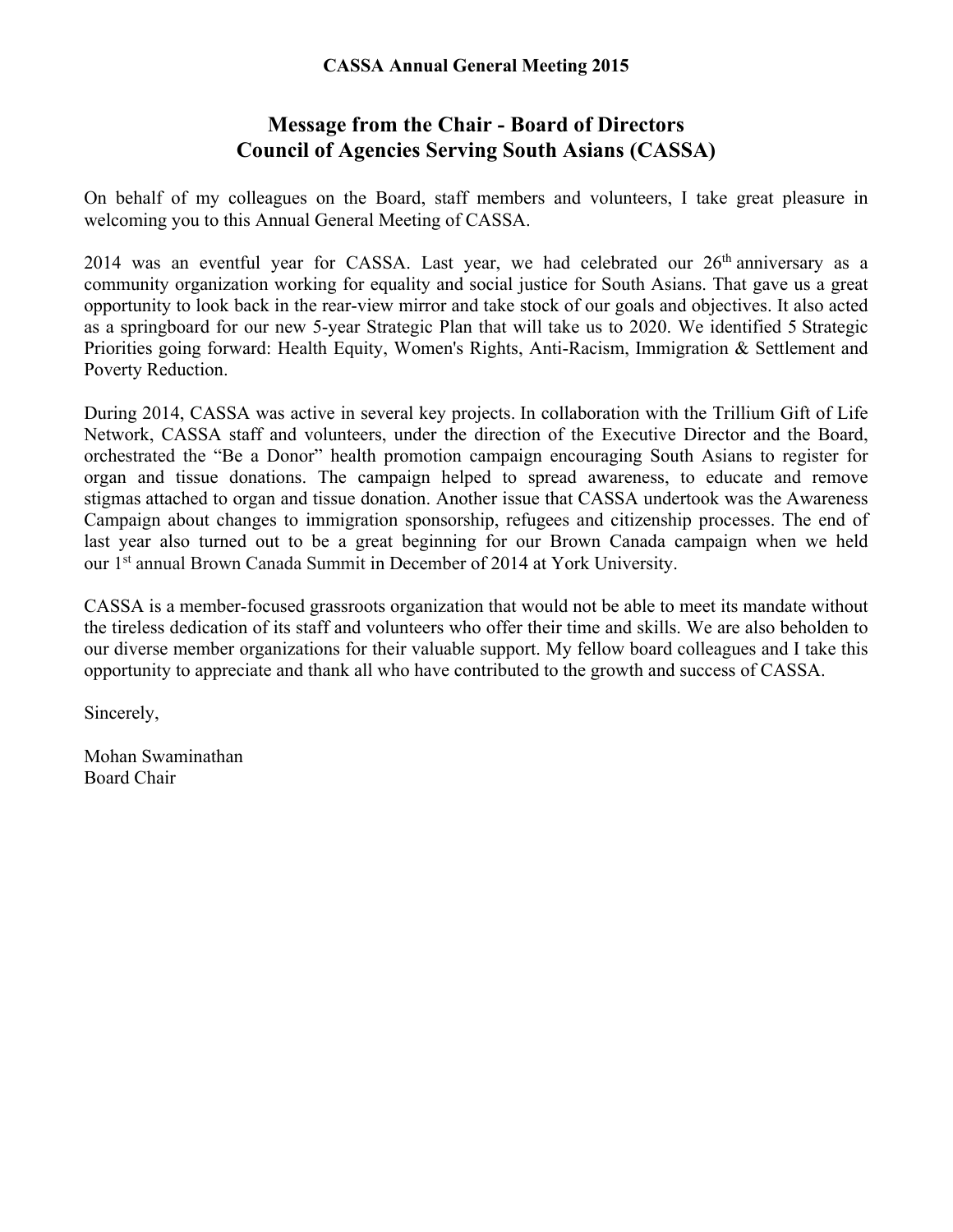# **Message from the Executive Director Council of Agencies Serving South Asians (CASSA)**

Dear Friends of CASSA:

I am delighted to share with you the highlights of our work in 2014 and our plans for moving forward in 2015. CASSA has continued to strengthen its fight for social and economic justice in the past year. Thank you for your amazing support and engagement in CASSA. With your support, we were able to undertake many successful campaigns, events, initiatives and projects.

In 2014, we conducted a grassroots campaign to increase organ and tissue donation registrations within the South Asian communities in the GTA. We had over a hundred different activities that reached tens of thousands of South Asians to share information about organ and tissue donation registrations. In 2014, we saw over 1000 reach in the online registration campaign run directly through CASSA. We believe that we would have made a huge impact beyond the online registration in not only creating the space for this critical conversation but also to have community stakeholders take on ownership of the cause. In 2015, we are focused on getting community led drives where the ownership and leadership is shifted to the various stakeholders in the community.

The Capacity Creators Project, a three year initiative that we had begun in 2013, reached new heights in 2014, engaging hundreds of residents in Peel Region and Toronto in areas related to arts, recreation and environment. This project has bridged and connected many "mainstream" organizations with trained and willing contributors and volunteers from South Asian and immigrant communities. In 2015, we will wrap up year 3 with further research, training, special projects and stakeholder engagement. Our Health Equity Summit was a milestone event with further advancement around the South Asian Health Strategy in Ontario. Our first ever Brown Canada Summit held at York University was well received with over 100 people participating in discussions of variety of social and economic justice topics.

Further details on these projects as well as many more of our highlights are listed throughout this book with further details.

I would like to thank the members of our dedicated and hardworking staff team for their enormous contribution to meeting our objectives and furthering our mandate. My sincere appreciation also goes to the supportive and visionary board of directors who continue to guide and support the work being done by our team. Finally, my special thanks to the hundreds of volunteers who gave their time and energy to make our projects successful. CASSA is proud to be a volunteer driven organization that is supported and facilitated by a team of amazing staff members.

In 2015, we will continue our fight for social and economic justice through the many ongoing projects, special events, awareness campaigns and equity initiatives. At this AGM, we release our five strategic priorities for the next five years 2015-2020. We look forward to working with all of you to advance the plan set forward through those priorities. We request your continued support and involvement in CASSA in the upcoming months and years, as a member and as a volunteer.

Thank you for your continued support, guidance and involvement.

In Solidarity, Neethan Shan Executive Director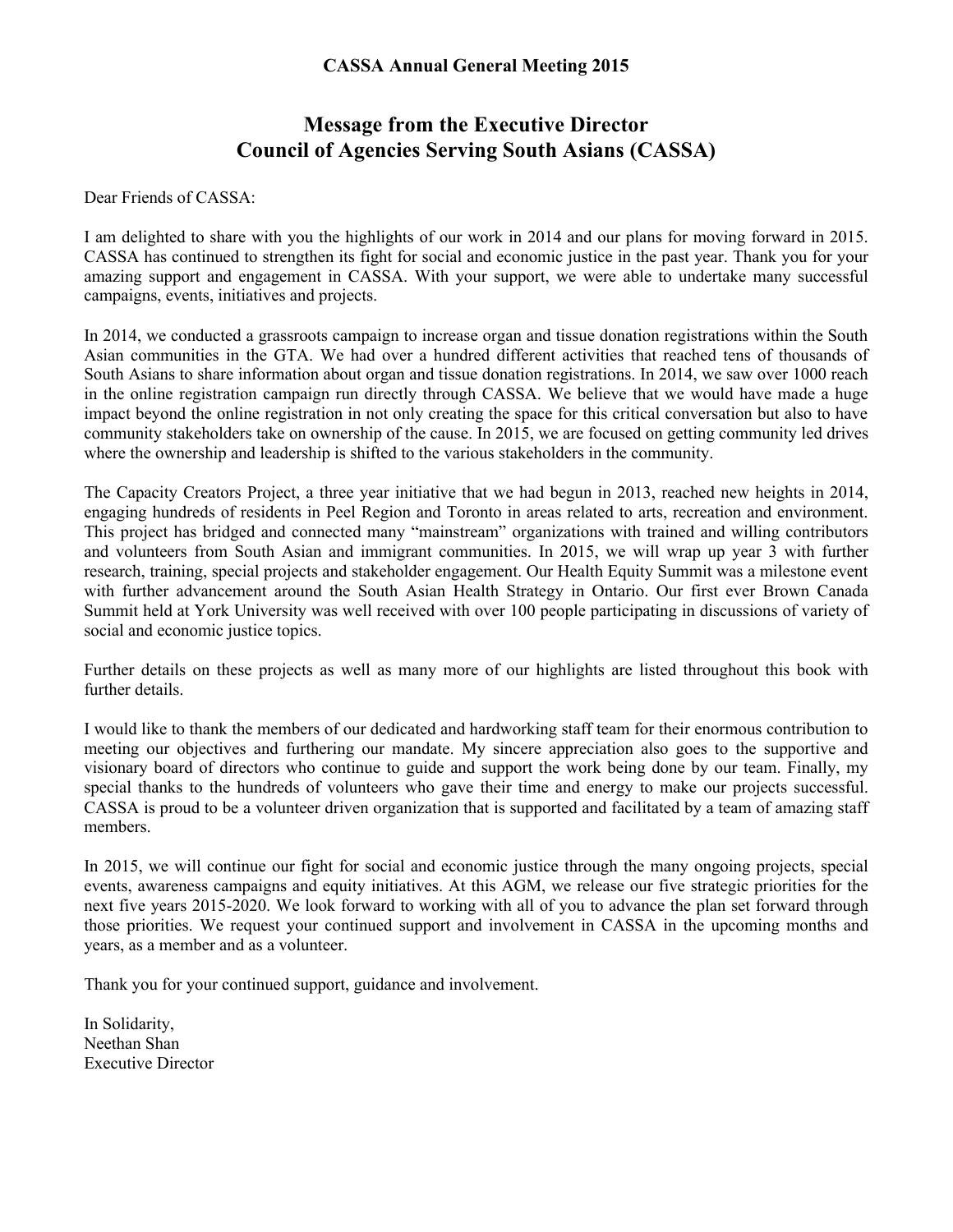# **CASSA 2014 Highlights from few of Our Projects**

# **CapaCITY Creators Project**

The Council of Agencies Serving South Asians (CASSA) has been executing the CapaCITY Creators Project with an aim to encourage participation of South Asians and other immigrants in the arts, recreation and environment sectors in the City of Toronto & Region of Peel. Based on evidence gathered from conducting a needs assessment, we found that South Asians as well as other immigrants face multifaceted barriers to actively participate in the arts, recreation and environmental sectors. As a result, the Capacity Creators project was designed to increase participation, nurture community engagement and form long-term partnerships between community members and mainstream organizations across the three sectors.

In the year of 2014, the CapaCITY Creators Project was able to train 70 Capacity Creators as leaders in the arts, recreation and environment sectors. These individuals received Anti-Oppresion/Anti-Racism (AOAR), Board Governance as well as Project Planning training as part of their CapaCITY Creators training. They participated in team-building workshops as well and worked in teams to collaboratively work with a mainstream organization to develop, implement and evaluate their own community engagement projects. Overall there were 11 community engagement projects, each with a series of workshops, trainings, concerts, festivals, information sessions and outreach activities in the past year. With the support of Ontario Trillium Foundation, our 70 Capacity Creators directly engaged 2794 community members totaling 5747 (in the past 2 years) overall in City of Toronto and Region of Peel by creating opportunities in the arts, recreation and environment sectors, organizing festivals, sports activities, cultural events, exhibitions, educational workshops, networking events, advocacy groups in Toronto and Peel. Almost 30% of Capacity Creators have found employment in the arts, recreation and environment sectors.

As the CapaCITY Creators mark the end of a successful 2014 in December, we have transitioned in to the 3rd and final year of the CapaCITY Creators Project in 2015. As with previous years, our target this year has been to seek community members who are interested in the arts, recreation or the environment and build their capacity to be leaders in these sectors. This year we will work towards strengthening the partnership between community members/agencies and mainstream organizations across our three sectors of focus. Through such meaningful partnerships and strong collaborations, we have been working towards establishing meaningful projects that effectively improve the participation of South Asians & other immigrants in our sectors of focus. This year we have partnered with a range of community-based organizations for recruitment support such as the *Bangladeshi Canadian Community Services (BCCS), Canadian South Asian Growth & Support Services (CSAGSS), Catholic Crosscultural Services (CCS), United Way Peel and Brampton Multicultural Community Centre (BMCC).* By the month of April, we had successfully met our recruitment target of 30 participants in Scarborough and 30 participants in Peel. All trainings including Anti-Oppression/Anti-Racism, Board of Governance and Project Planning were completed by May. We are currently working closely with our mainstream partners and our CapaCITY Creators to develop and implement community engagement projects in the summer of 2015. Our mainstream partners remain the same as with previous years including: Toronto Environmental Alliance, Earth Day Canada*,* Toronto & Region Conservation Authority, Pan Am*,* City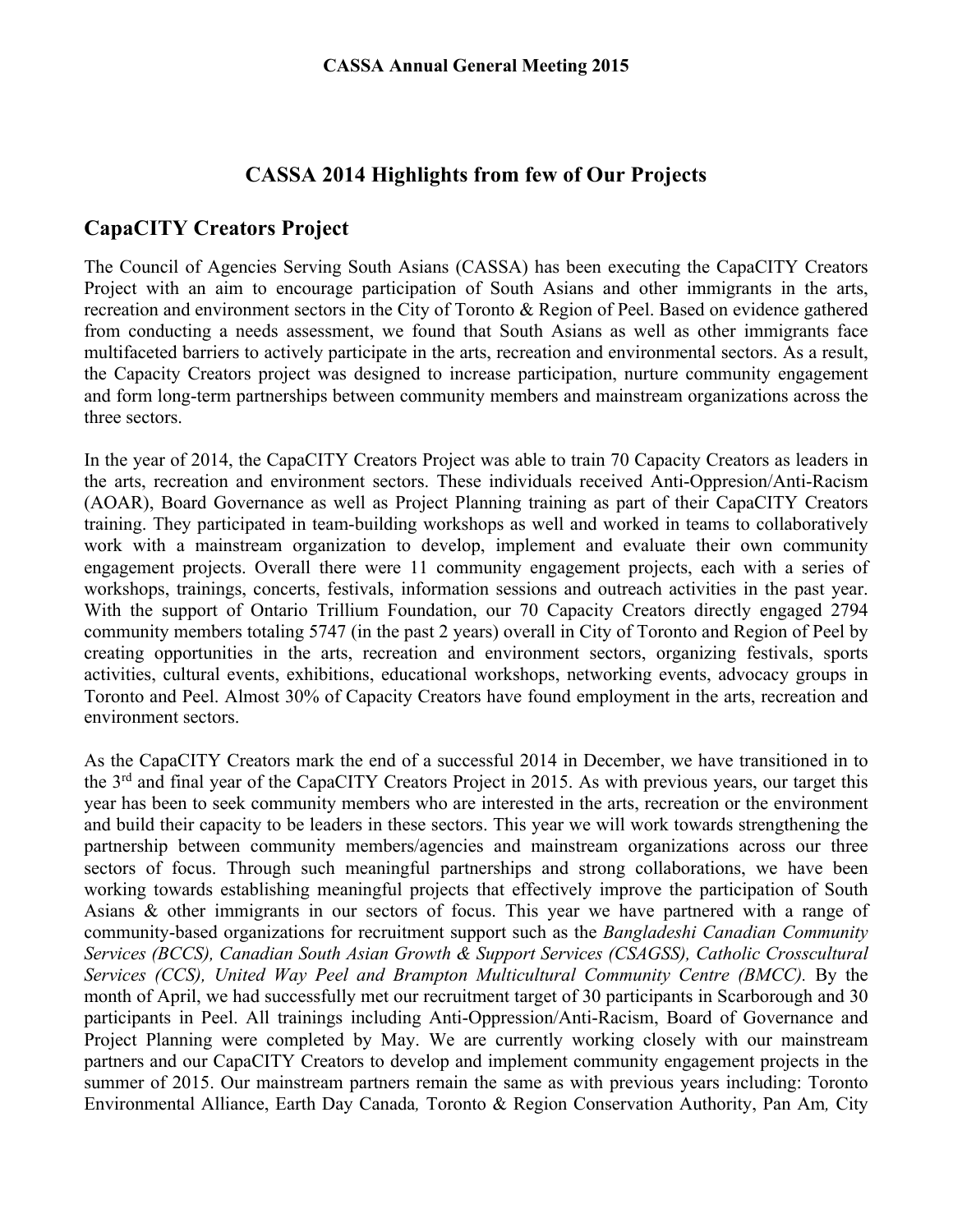of Toronto Parks & Recreation*,* Scarborough Museum*,* Scarborough Arts*,* Art Gallery of Mississauga, and with the addition of our new member City of Mississauga: Culture on a Map.

As part of the projects' research component, we are currently in the process of completing a Year 2 Needs Assessment which focuses on: "Challenges Mainstream Organizations Face When Engaging South Asians & Immigrants in the Arts, Recreation & Environment Sectors". This assessment focuses on identifying challenges as well as best practices in engaging South Asians & other Immigrants in the programs offered by a range of sector organizations. A summary report will be disseminated and can be used to enhance organizational capacity to better engage diverse communities in the sectors of focus.

From the CapaCITY Creators Team, we would like to thank all our CapaCITY Creators, communitybased partners as well as our sector partners for their continuous support and dedication towards better engaging South Asians & immigrants in the sectors.

# **South Asian Gift of Life Campaign**

CASSA has been collaborating with the Trillium Gift of Life Network (TGLN) since 2014 to promote organ and tissue donation registration in the South Asian community through the South Asian Gift of Life (SAGL) campaign. In 2014, CASSA initiated an expansive outreach campaign in which staff and volunteers set up information booths at various cultural events and faith location across the Greater Toronto Area. The SAGL team also conducted presentations on organ and tissue donation awareness in many high schools.

As part of this campaign, CASSA created four personalized pages on the Be a Donor website to direct the South Asian community to register to donate their organs and tissues once they pass away. Since the start of this campaign in 2014, CASSA has lead more than 1500 South Asians to register through one of their pages! CASSA's Be a Donor pages are:

- 1. Beadonor.ca/southasian with 340+ registrations
- 2. Beadonor.ca/hindi with 280+ registrations
- 3. Beadonor.ca/tamil with  $530+$  registrations
- 4. Beadonor.ca/punjabi with 350+ registrations

In 2015, the South Asian Gift of Life campaign shifted its focus from individual outreach to building capacity in the South Asian community to take ownership of the campaign and promote in to their own circle of contacts. CASSA has been meeting with various South Asian organizations, media outlets, faith groups, political leaders, and local celebrities to encourage them to champion the SAGL campaign themselves. The goal for 2015 is to have 15 new South Asian registration drives on the Be a Donor website. As of May, 2015 we have 10 confirmed partners for campaign already! Over the summer of 2015, CASSA will work with each of these partners to promote their campaign and highlight their work as well as outreach for more partners. These are:

- 1. Afghan Association of Ontario Canada
- 2. Punjabi Community Health Services
- 3. South Asian Canadian Health and Social Services
- 4. Bangladeshi Canadian Community Services
- 5. Councillor Gurpreet Dhillon (Brampton)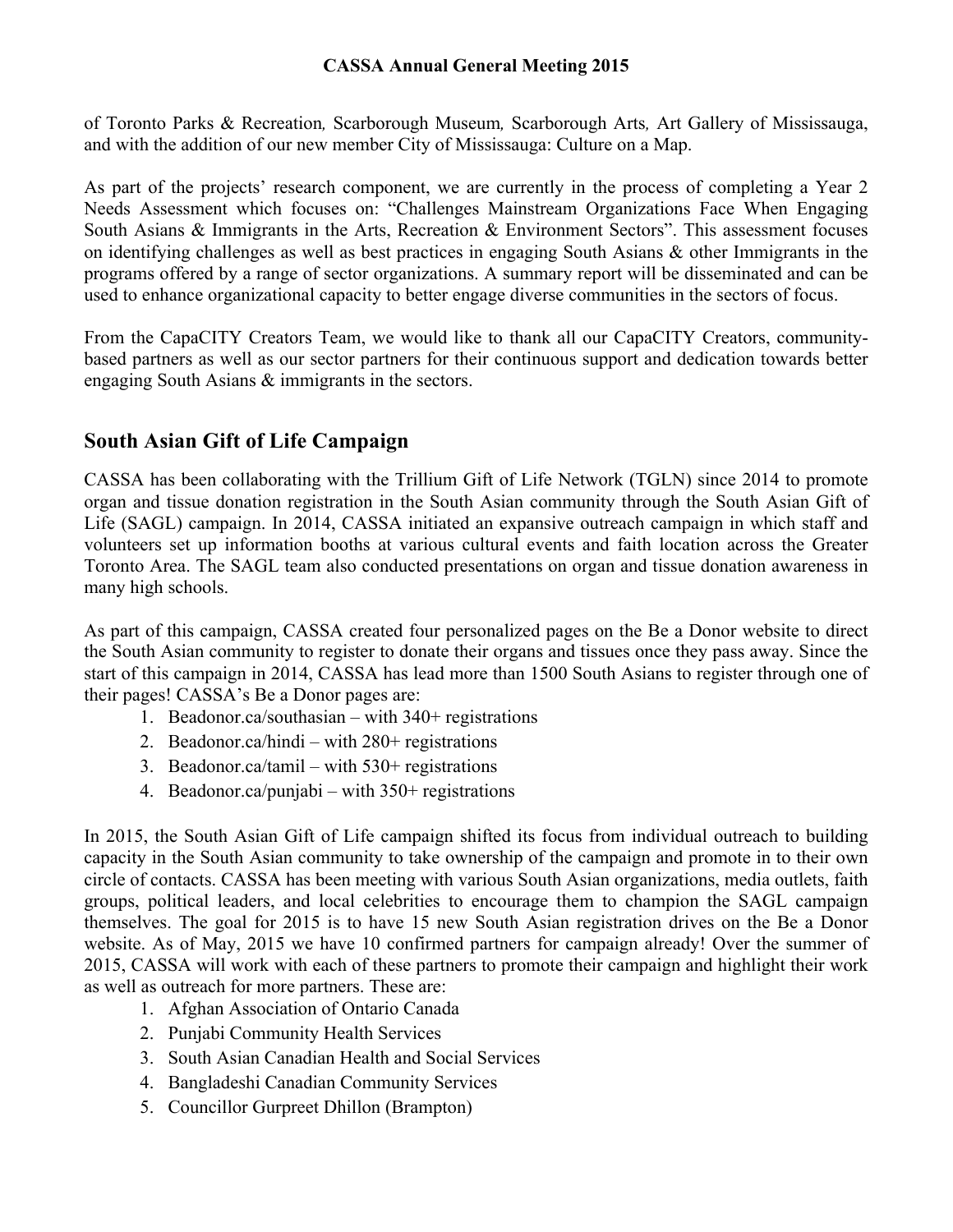- 6. Irwin Nanda (Vice President Ontario Federation of Labour)
- 7. Canadian Multicultural Radio
- 8. Neethan Shan (Executive Director CASSA)
- 9. Leha Panchalingam (Volunteer CASSA)
- 10. Jawad Bhatti (Board of Directors CASSA)

CASSA released its first South Asian Gift of Life poster in May 2015 and will work with South Asian community organizations and leaders to promote it. CASSA is also planning a South Asian Gift of Life Week on October 5<sup>th</sup> to 11<sup>th</sup>. During this week, CASSA will celebrate its SAGL partners and work together to produce activities and events to encourage registrations for organ and tissue donation in the South Asian communities in the Greater Toronto Area.

# **Health Equity Summit**

South Asian communities are faced with a multitude of health inequities, resulting in disproportionately poorer health outcomes when compared to other ethnic groups in Ontario. In 2010, CASSA, with the direction of Sheela Subramanian, released the report A Diagnosis for Equity: An Initial Analysis of South Asian Health Inequalities in Ontario. This report addressed the need to shift attention towards addressing the causes of these underlying inequities, rather than focusing on the consequences of the inequities. Specific suggestions from the report included increased knowledge exchange and transfer between key stakeholders, leading to the creation of CASSA's Health Equity Conference. The formation of the conference was to provide a platform for exchanging knowledge regarding new research and innovative service models to address health concerns within South Asian communities. The 1st annual Health Equity Conference took place in 2010 with a focus on a broad array of topics to both raise awareness on health issues facing South Asian communities, and to address social determinants of health through a health equity lens.

From the positive feedback received from the first conference, health equity conferences have been held annually since. The second conference focused on youth and mental health of marginalized groups in South Asian Communities, while the third conference focused on developing an action plan to reduce health disparities. Last year, CASSA held their 4th Annual Health Equity Summit at the CAMH Centre, with the aim of taking a more action-based, direction focused approach, resulting in name change to summit from conference. The aim of the summit was to promote diversity in practice and leadership within the healthcare sector, while creating the foundations for the South Asian Health Strategy; a strategy for equitable access to health care, South Asian specific health care facilities, improved standards of care, and the provision of culturally-appropriate health services. At the 2014 summit, there were over 80 attendees, and speakers from a variety of backgrounds addressing key areas of health in vulnerable groups and aspects of the health strategy. Overall, the summit was a success due to the help of very dedicated volunteers and knowledgeable guest speakers.

This year, we hope to hold our 5th Annual Health Equity Summit at the CAMH Centre on November 3rd. However, this year moving forward, we will be a focusing on a specific population within the South Asian population to have themed summits. This year the focus population and theme of our summit is Health of Seniors in South Asian populations. Another difference this year is the addition of round-table meetings throughout the summer in order to help develop content for the actual summit. We are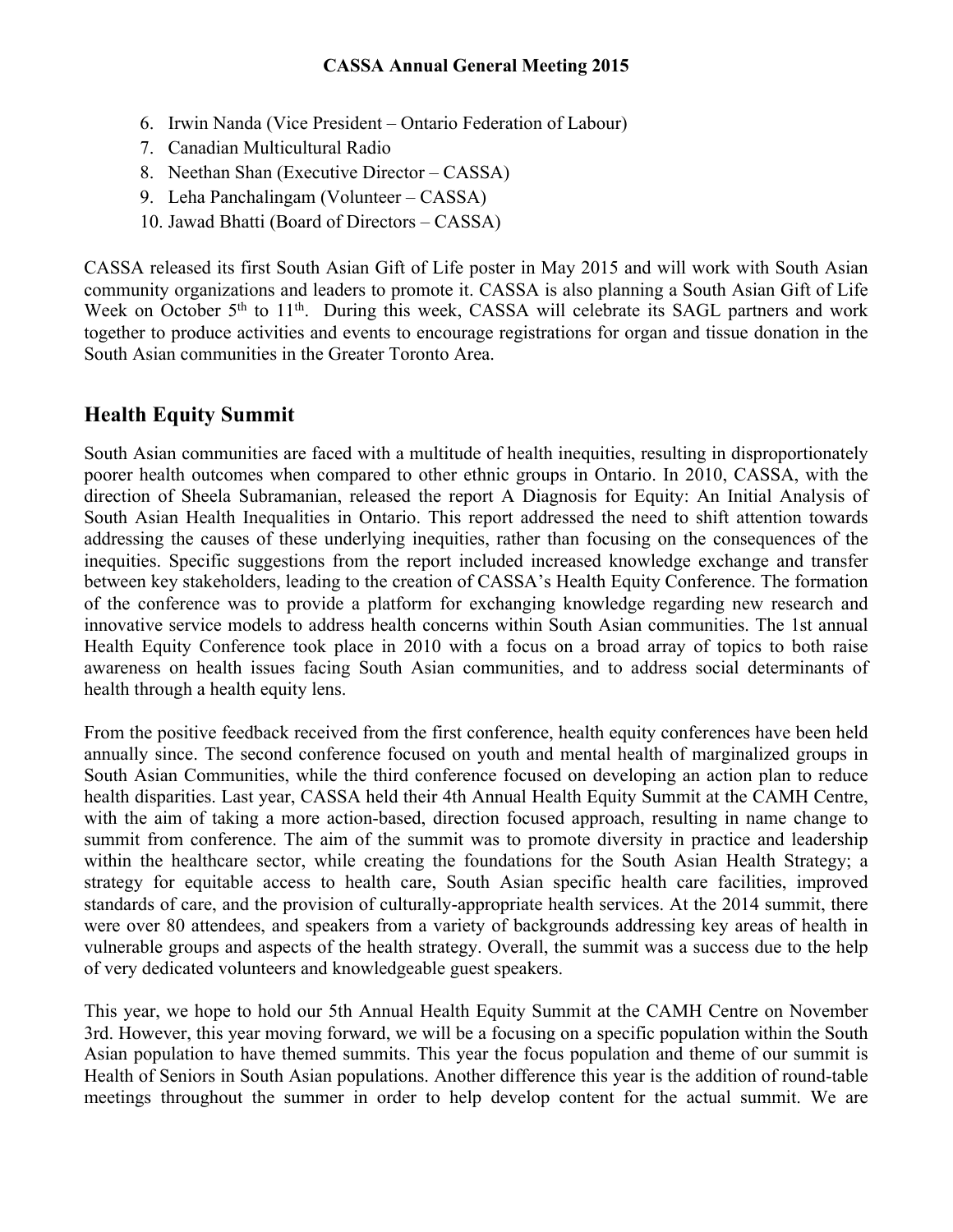currently working with a team of dedicated volunteers to establish, organize and promote these roundtables and the summit. We aim to have more than a 100 organizations joining us at the summit to facilitate and create an open dialogue on addressing health concerns present in the senior populations of South Asian communities, which can later be incorporated into the South Asian Health Strategy that is being managed by the newly formed Task Force.

# **Racism Free Ontario**

The Racism Free Ontario campaign went from December  $10<sup>th</sup>$ , 2014 to March 21<sup>st</sup>, 2015. The campaign's goal was to create broader public awareness so that Ontarians accept and acknowledge that racism still exists. This campaign had multiple parts to it. There was a blog that had 100 updates between the dates of the International Human Rights Day (Dec 10th) and the International Day for Elimination of Racial Discrimination (Mar 21st).

The other goal for this year's campaign is to get an Anti-Racism directorate established in Ontario. We are now working on getting the Ontario Government to pass a motion/resolution/legislation to create an Anti-Racism Directorate. Our petition drive is still going strong, and we are still working on getting organizations to endorse. So far, we have these organizations that have endorsed the campaign so far:

- Association of Management, Administrative and Professional Crown Employees of Ontario
- African Canadian Social Development Council
- Bangladeshi Canadian Community Services
- Canadian Arab Federation
- Canadian Federation of Students Ontario
- Chinese Canadian National Council Toronto Chapter
- Colour of Poverty
- Council of Agencies Serving South Asians
- Harmony Hall Centre for Seniors
- Hispanic Social Development Council
- Labour Education Centre
- Scadding Court Community Centre
- South Asian Legal Clinic of Ontario
- TTCRiders
- Toronto Acorn
- University of Toronto Mississauga Students Union
- Urban Alliance on Race Relations
- York Federation of Students

Lastly we held a forum on the Day for Elimination of Racial Discrimination that talked about racism in Ontario today. Also, we are organizing an information session in July to get engage more organizations to sign on to the campaign. We will also try and work on securing funding for next year's Racism Free Ontario campaign so it will be even stronger.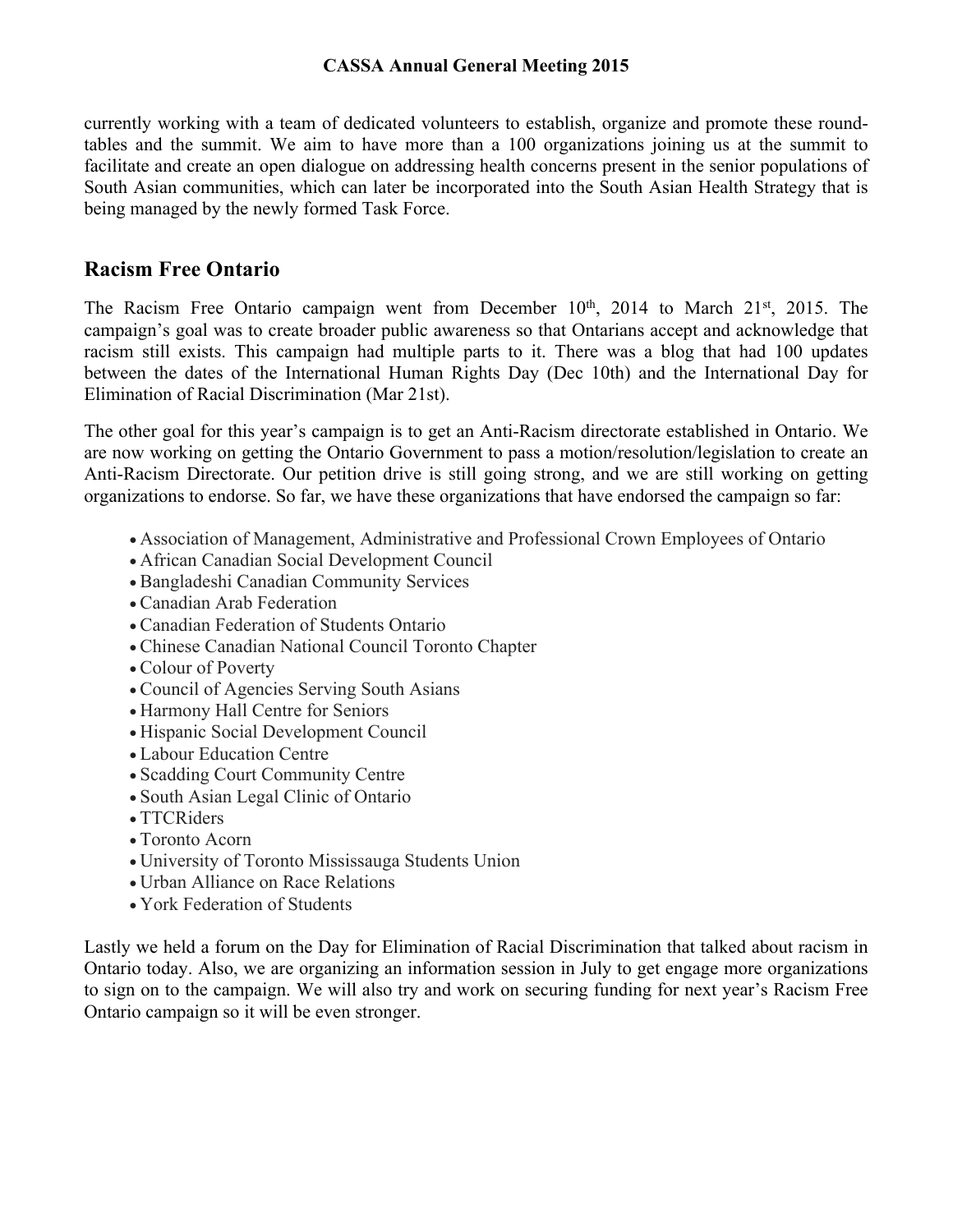# **Alternative Planning Group**

The Alternative Planning Group is a group of community organizations working together to reduce systematic barriers that racialized communities face when it comes to city planning and accessing city services. The group consists of the Chinese Canadian National Council Toronto Chapter, African Canadian Social Development Council, Hispanic Development Council, and the Council of Agencies Serving South Asians.

We are currently getting the structure for the APG more stabilized. We are changing the name of the group to Equity Toronto: The Alternative Planning Council. We had a strategic planning session where we came up with a framework of what we see the council doing in the next three years.

A forum was held as a culminating event after many roundtables exploring what barriers women, senior, and youth who are racialized face when it comes to accessing city services. The forum at City Hall explored the issues, lived experiences, and potential solutions. We are also underway to push for certain policy changes at the City Hall. We have written up a report from the many roundtables the APG have conducted over the past year. This includes recommendations that the City can undertake to reduce barriers for racialized women, youth, and seniors. We will set up meetings with city officials and push to move these recommendations forward in 2015.

# **Two Other Upcoming Special Projects**

# **Toronto Mela 2015**

CASSA with the support of City of Toronto is proudly presenting its  $3<sup>rd</sup>$  annual Toronto Mela: A South Asian Summer Festival on August 22, 2015 at the Malvern Recreation Centre from 2 p.m. to 9 p.m.

The aim of Toronto Mela is to celebrate cultural diversity and to increase public awareness about the contributions of South Asian communities to Canada and the world. CASSA is taking an effort to bring people of Greater Toronto Area together by celebrating diversity through South Asian art, literature, dance music and food. Over a thousand people is expected to attend the event including elected representatives, media representatives, community leaders and the GTA residents. Moreover, we are expecting over 40 non-profit and business agencies to attend the event to promote their products and services.

This event will be a fun filled day with games, free gifts, food, and stage performances. One unique feature of this event is that it is a volunteer driven project. In continuation of previous years we are actively recruiting 100 energetic and enthusiastic volunteers to join the Toronto Mela event coordination team.

**The activities at Toronto Mela 2015 includes:** 

Live Music Performances Classical & Folk Dances South Asian Cuisine Kids Activity Corner Stalls of non-profit and Business agencies about their services and products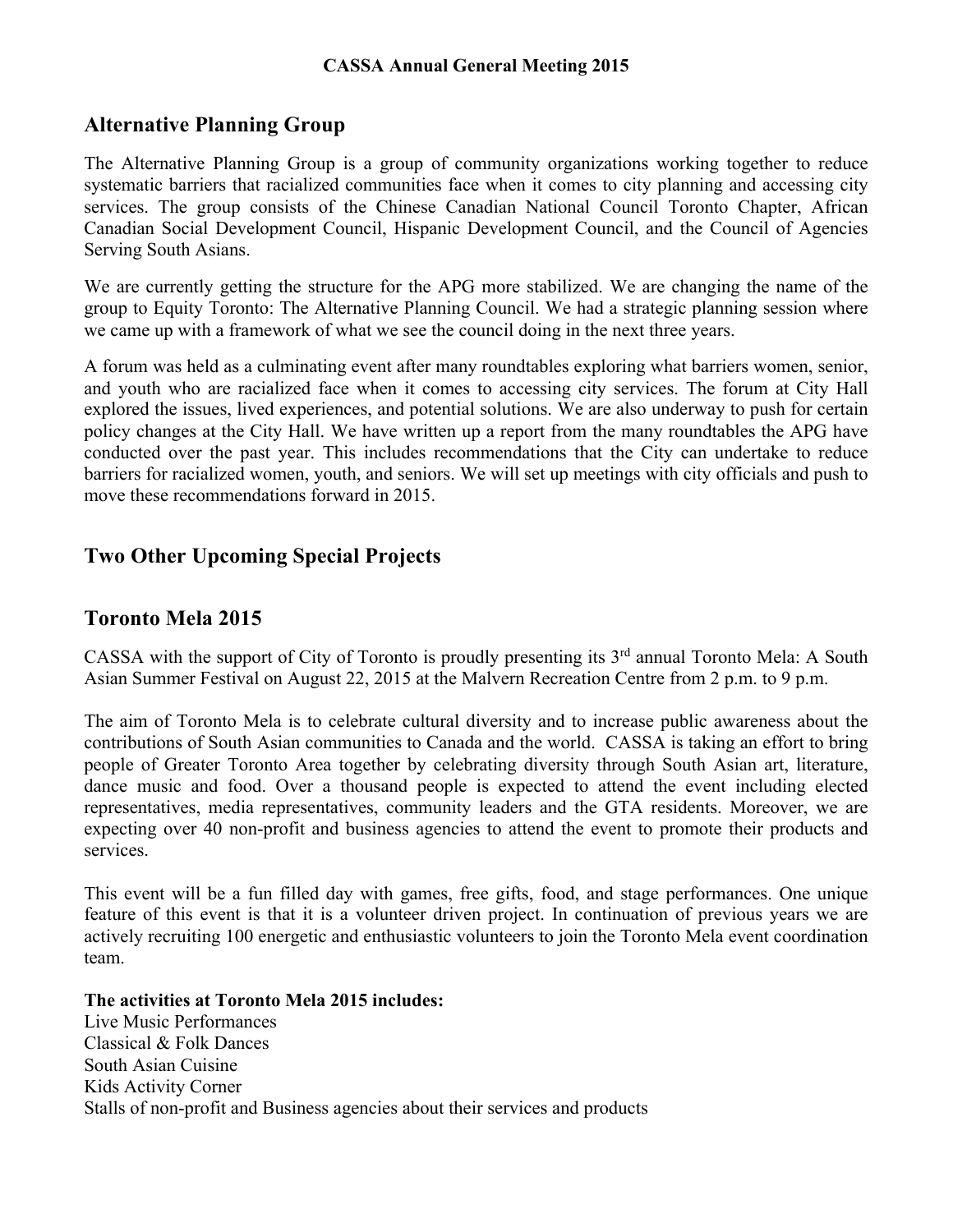Stalls of South Asian products, souvenirs, jewelers, and handicrafts

#### **Civic Literacy Campaign**

The Civic Literacy Campaign is a six month campaign that began in June as an initiative to build an understanding of civic engagement in light of the federal elections that will be happening in October. This is the second time that CASSA has decided to run this campaign, the first time being for the 2014 municipal elections. The idea to run this campaign came from the fact that throughout the elections process. This campaign is a way that CASSA hopes to engage South Asians in and about the federal elections and the importance of voting and voicing their opinions.

The intent of the Civic Literacy Campaign is to recruit 15 volunteers from different parts of Scarborough and train them to lead community conversations and workshops about civic literacy as it relates to the Federal Elections. Volunteers will be non-partisan, who will speak about the platforms of each political party, what policies will affect them and how they can voice their opinion. Throughout the campaign, volunteers will understand how to engage community members in order to start conversations, manage issues, and inform the public about different events happening in regards to the federal election.

In June, we will be having two training sessions with volunteers to prepare them for engaging with communities. After June, we hope to start meeting with community members, organize town halls, and create documents with information about the elections available in several different South Asian languages.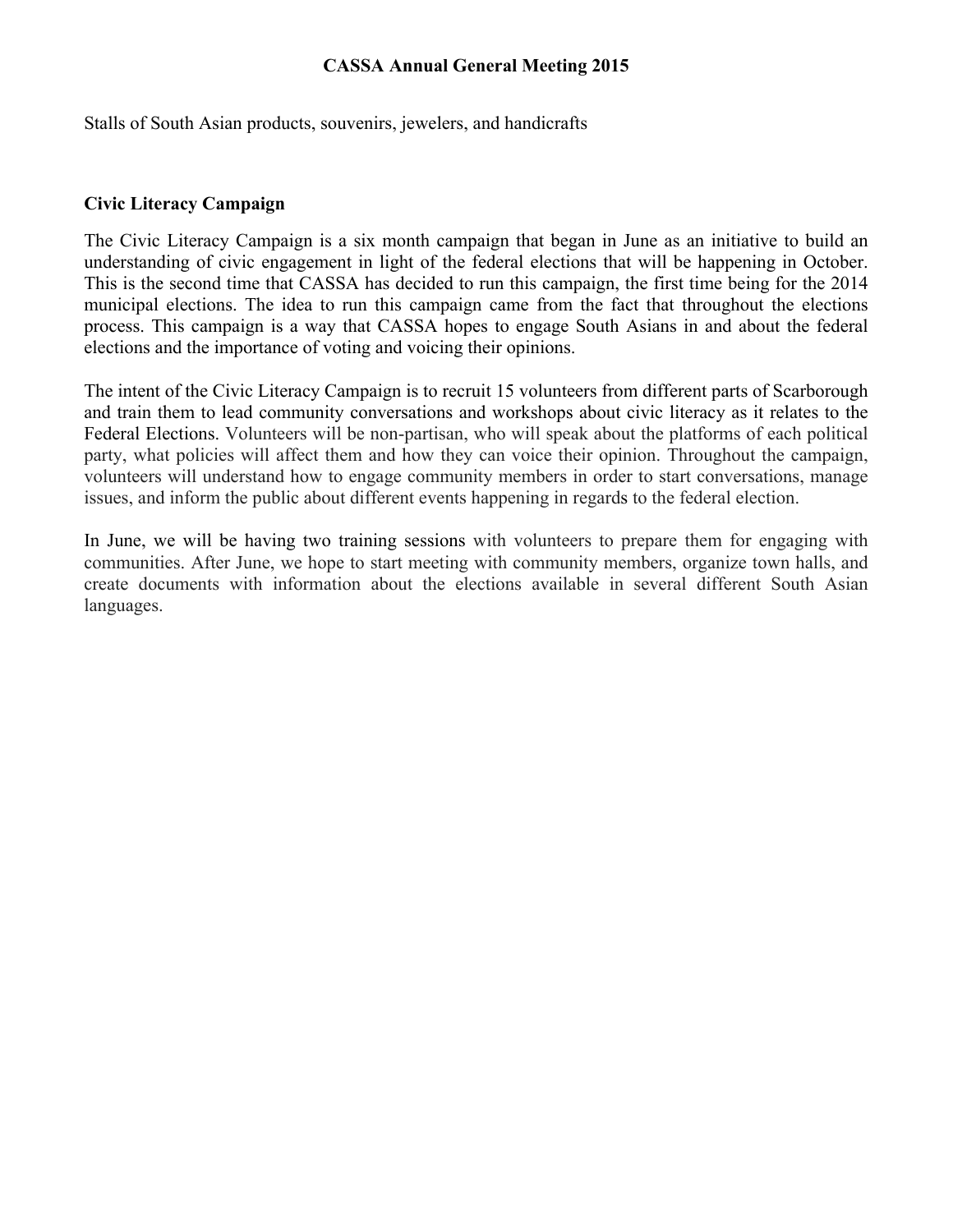# **CASSA Board of Directors**

#### **Slate 2015-2016**

# **Returning Directors:**

#### **Mohan Swaminathan**

Mohan Swaminathan is an accomplished advertising, marketing and communications professional with almost two decades of global experience in consumer goods, publishing and real estate. Mohan is a creative writer and originator of ideas and strategies to sell, persuade, communicate and market virtually anything. Currently Mohan is Creative Director at Montana Steele Advertising, a reputed ad agency in Toronto. Before moving to Canada just a few years ago, Mohan worked in Dubai with internationally renowned ad agency DDB, spinning award-winning campaigns for Volkswagen, Sony and HSBC. Prior to that, Mohan worked in the Mumbai ad world, pitching Unilever brands to the world's fastest growing consumer market. A true global citizen, Mohan is fluent in 7 languages and a passionate advocate of cultural diversity in all walks of life. At CASSA, Mohan looks forward to leveraging his diversity skills and experience, shining a spotlight on deep-rooted prejudices and working to raise the profile of newcomers to Canada.

#### **Anjum Sultana**

Anjum Sultana has been a board member with CASSA for the past two years and is excited to go into her third year of service for the board. Anjum is very passionate about health equity and social justice and that has led to her current role as a Masters of Public Health Student at the Dalla Lana School of Public Health at the University of Toronto. For our MPH degree, she has specialized in Social and Behavioural Health Sciences, Community Development and Global Health with interests in Public Health Policy. Anjum has worked and volunteered at various institutions with a focus on reducing racial health inequities such as eHealth Ontario, Mount Sinai Hospital, Sick Kids Hospital, Alliance for South Asian AIDS Prevention and Womens College Research Institute. She is deeply committed in developing equitable high-quality health care systems and has focused on this in her work in Ghana, Kenya, Tanzania and with IMAGINE, a health promotion initiative affiliated with the Faculty of Medicine at the University of Toronto, that provides clinical, curative, illness prevention services in their weekly clinic and through outreach efforts to focus on health promotion and community development. In the future, she is interested in working on public health policy analyst for governments and international institutions and is currently completing a practicum as a Health Policy and Communications Analyst at the Association of Ontario Health Centres.

#### **Anu Sharma**

Anu Sharma began working in the nonprofit sector since 1995 with one of CASSA'S member agencies PCHS. Anu began as a youth coordinator with PCHS and within a few years became the president. Since her work with PCHS, Anu also worked as a youth settlement worker with Newcomer youth at Culturelink, as well as a Settlement counselor at COSTI.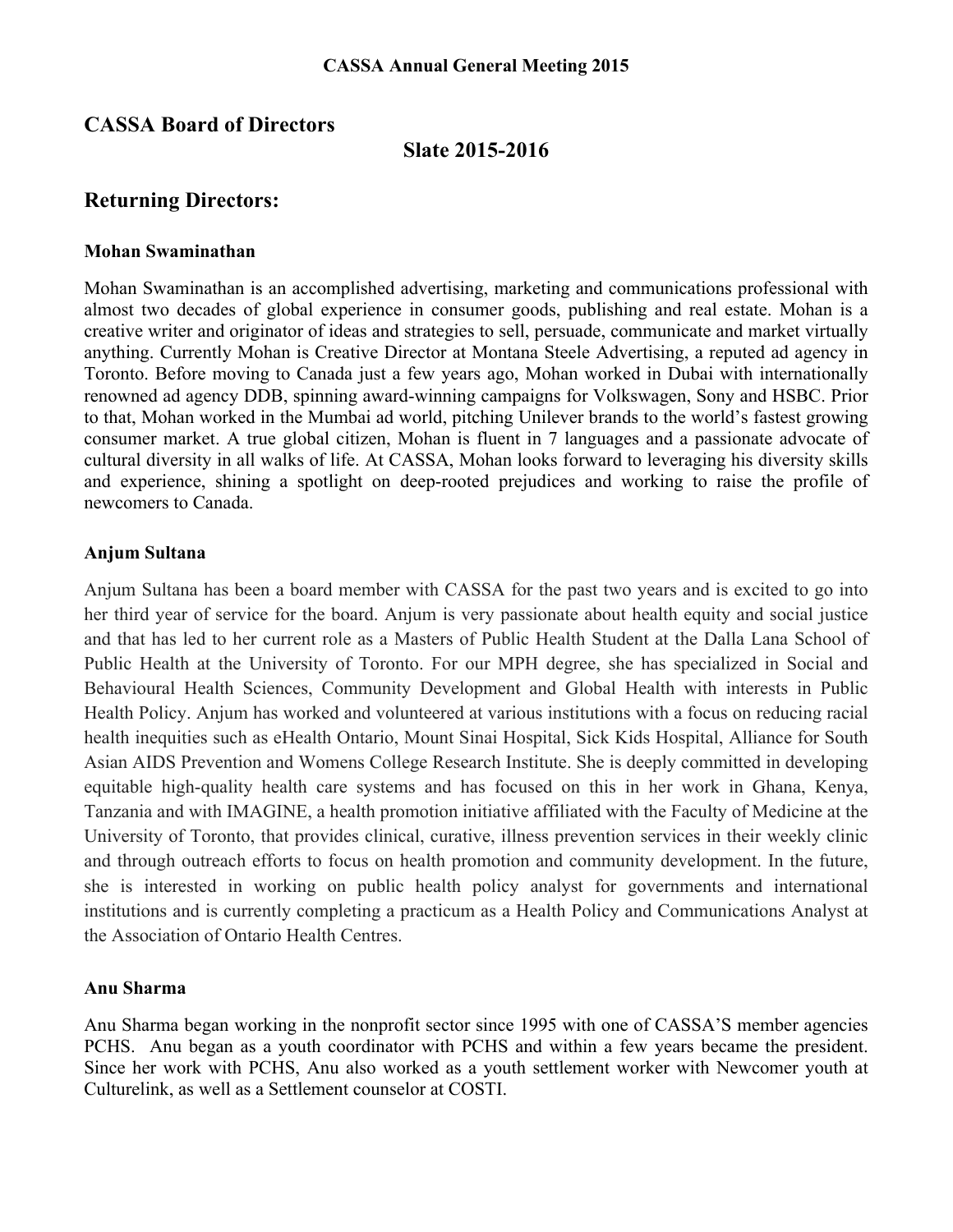For the past 8 years Anu has been organizing low paid workers across the country and has successfully organized workers in the Cleaning industry in Vancouver, Ottawa, Toronto and Halifax. Anu is passionate about working within the labour movement and being able to work with newcomers in a different capacity.

#### **Jawad Bhatti**

Jawad Bhatti is a long standing resident of the Toronto area who attended the University of Toronto receiving his Bachelor of Arts followed by a Bachelors and Master's Degree in Social Work from York University. His major area of research was the impact of the non-recognition of foreign credentials on newcomers to Canada. Jawad's experience ranges from acting as a constituency assistant for MP Olivia Chow, working as a child and family mental health therapist with the Scarborough Hospital and was a case manager for a youth residential treatment centre in York Region. Jawad currently works as a mental health therapist for the Scarborough Hospital Justice and Mental Health Program working with individuals dealing with major mental illness who are involved in the criminal justice system. Jawad also operates Positive Outcome Services offering individual and family therapy solutions for a wide range of clients.

#### **Nasima Akter**

Nasima Akter has her doctorate in Environmental Technology and Management. She has worked in the field of research (Environment, Health, and Social Research), evaluation, monitoring, and policy implementation for the past 18 years; She also taught at BRAC University Bangladesh for more than 5 years; after coming to Canada she was with Eng-consult LTD., Canada for two years as Environmental Specialist; Nasima is currently Executive Director of Bangladeshi-Canadian Community Services, based in Toronto.

Her research area includes Informal Economy among the immigrants, Seniors' Health, Health and Wellbeing for immigrant Youth, Water, Sanitation and Hygiene (WASH), In-door air pollution, Medical Waste Management (MWM), Alternative Energy, Climate Change, Natural Resource Conservation, Health and Livelihood, etc. Nasima is a Certified Canadian Environmental Professional (EP) in the field of Research and Development, Waste Management, Site Assessment and Reclamation, and Education and Training. She has in excess of more than 42 published papers to her credit.

#### **Ramraajh Sharvendiran**

Ramraajh is the Tamil Outreach and MSM Prevention coordinator at the Alliance for South Asian AIDS Prevention (ASAAP), working with men who love men to educate and create a safe space for the discussion of sexuality and sexual health in South Asian communities. Born and raised in Toronto, Ram harbours a deep passion for advocacy around all human rights, especially those around race, gender, and sexual orientation. He holds Honours Degrees in Communications from York University and also volunteers his time as a radio host of a weekly queer segment at a local community radio station. Ramraajh hopes to bring his lived and learnt experience as a Queer Tamil cis-gendered male to the work at CASSA.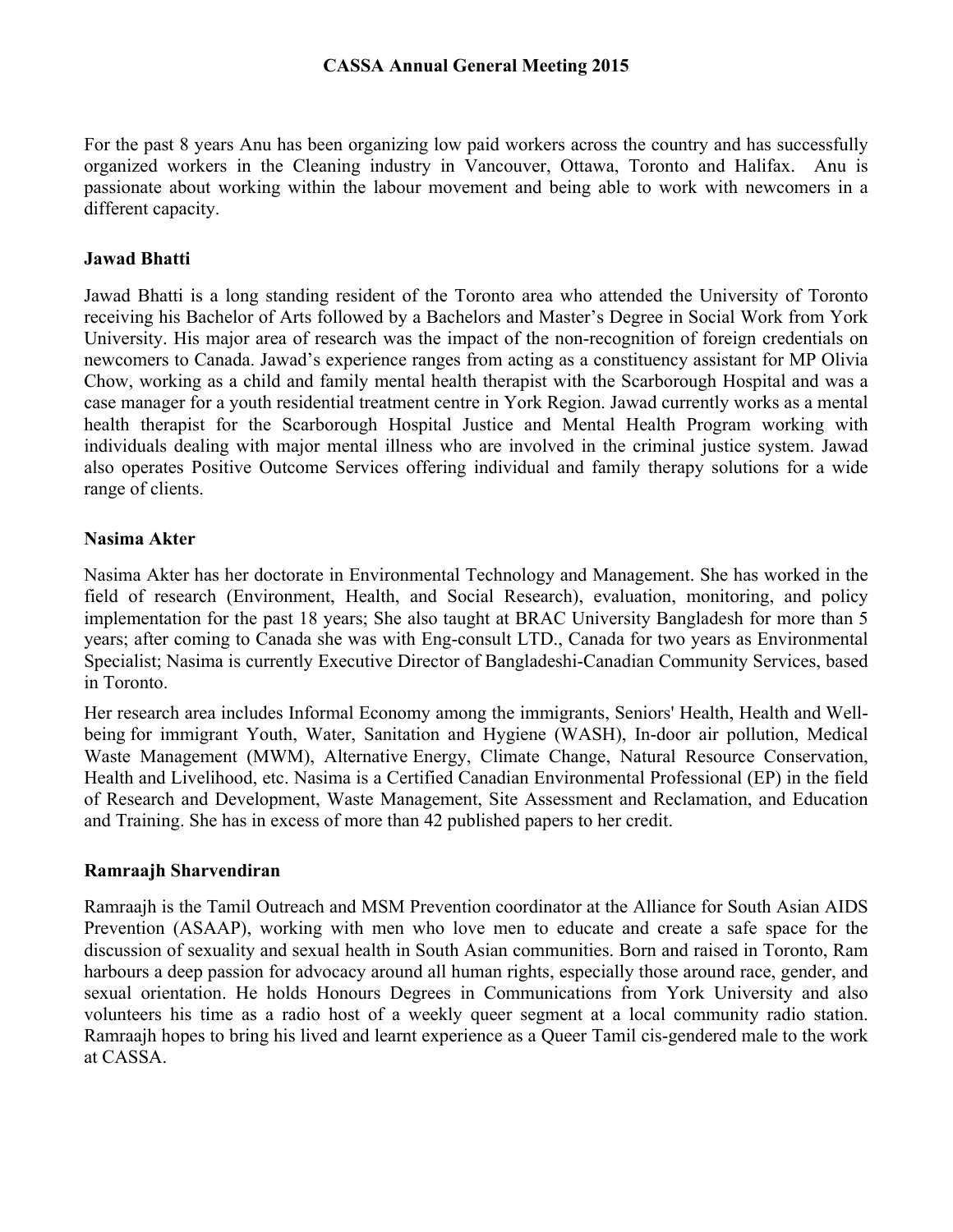#### **Seema Nadarajah**

Seema Nadarajah holds a Master's of Social Work degree with a focus in child welfare and mental health. She is presently working at the South Asian Legal Clinic of Ontario (SALCO) as a Community Legal Worker/Social Worker, where she engages in poverty law work related to income security and immigration matters. Seema has been asked to speak at the Centre for Addiction and Mental Health (CAMH) on her thesis work of the challenges persons with a serious mental illness face in the child welfare system. Moreover, she has been a consultant on a variety of projects, the most recent of which is reviewing the concerns of Toronto Police Service's lethal use of force and de-escalation techniques in dealing with individuals with mental health issues for the Office of the Independent Police Review Director (OIPRD). Seema hopes to work in solidarity with the community and CASSA at large to bring awareness to issues affecting the South Asian diaspora.

#### **Shaji John**

Shaji John Kangapadan is an expert project manager with 15+ years of experience in the nonprofit sector in Canada and abroad. He brings a wealth of experience in managing emergency and sustainable development projects. He had worked with the Canadian Jesuits International and Evergreen Brick Works in Toronto. Before coming to Canada, Shaji worked in India and Afghanistan with various NGOs. Shaji has a Master's degree in Sociology and a Certificate in Canadian Social Work Practice. In 2011, he was chosen as a Diversity Fellow, a leadership program of Civic Action Alliance awarded to select professionals. Deeply committed to the principles equity and access, Shaji is passionate about progressive social change.

#### **Bobby Singh**

Bobby Singh is a successful entrepreneur, business professional with nearly two decades of experience in launching start-up businesses. He has also worked within both retail and consumer packaged goods industries advising stakeholders within finance and strategy capacities. At present Bobby works as a strategy and finance consultant focussing in area of operations management. Prior to joining CASSA, Bobby was a Director serving on Justice for Children and Youth's (JFCY) board for several years and is excited to leverage his learnings and unique perspectives from JFCY to assist CASSA with its mandate. Bobby graduated from the University of Toronto with Honours BA in Finance and Economics and Honours BSc in Cognitive Psychology. He also graduated from York University's Schulich School of Business with an MBA focused in Strategy, Finance, and International Business.

# **Proposed Slate of New Directors**

#### **Sanga Achakzai**

At the age of 15, Sanga Achakzai came to Canada with high hopes for a more secure and prosperous future, a chance to obtain a higher degree of education and an opportunity for leadership in the community she lives in. Sanga graduated from York University in 2008, with a Specialized Honours in International Relations, as well as a French certificate in bilingualism. While her academic background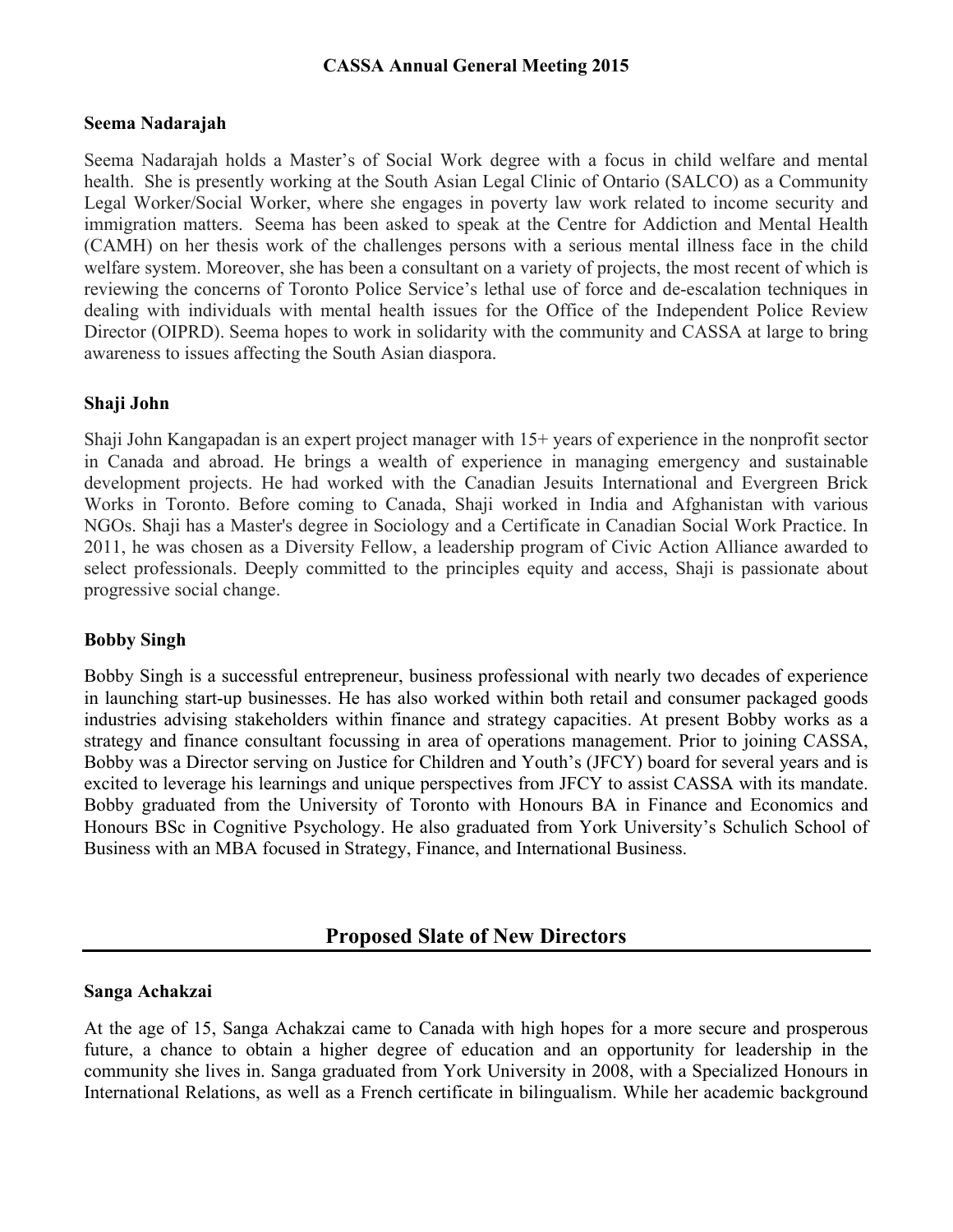served more in project management, research and policy analysis, her work experience has been more in functioning as a front line worker in the not-for-profit sector for over 6 years. Sanga has worked as a settlement worker and volunteer coordinator for 3 years, at the Afghan Women's organization. She also possesses a great degree of skills in proposal writing, coordinating websites, managing projects and conducting research. She currently works at Catholic Cross Cultural Services (CCS), where she coordinates the Community Services Program for women, and also assumes responsibility for volunteer management. Sanga is enthusiastic about social inclusion and social justice for the visible minority, and is exceptionally keen on working with the South Asian community, and assisting them to reach leadership roles to become more visible in Canadian multicultural society.

#### **Initha Subramaniam**

Initha started her teaching career as a high school Chemistry and Science teacher in Sydney Australia then a grade 7 teacher at a First Nations Reserve called Ebametoong in Northern Ontario before joining the York Region District School board as a high School teacher and then as a grade 7/8 teacher. Currently as a teacher liaison for Inclusive School and Community Services unit of YRDSB, she works with teachers to implement an inclusive curriculum and equitable practices by providing culturally relevant resources, information and workshops. With students the work involves building capacity in leadership, advocacy and providing support for smooth transitions into their chosen pathways after graduation. By collaborating with school communities, service providers, agencies and parents/guardians allows her to provide inclusive and culturally responsive programs. As a teacher liaison, her work supports activities and initiatives that identify and address barriers for students and families in the schools; while simultaneously promoting inclusion and social cohesion. Her role ensures that all students, regardless of circumstance or social identities, are provided with opportunities and necessary resources in order to achieve.

As a member of the Tamil community in GTA, she is also involved in various programs and projects that work to implement an AOP frame work. She is also part of a team in organizing a nonprofit agency called Children Aide Rehabilitation Education program which in partnership with Tamil youth have built a children home in Tamil Eelam (Northern Sri Lanka) for displaced female identified children. Overall her role as a community activist and as a facilitator of information has formulated her pedagogy to enhance the resilience in marginalized and underserved youth.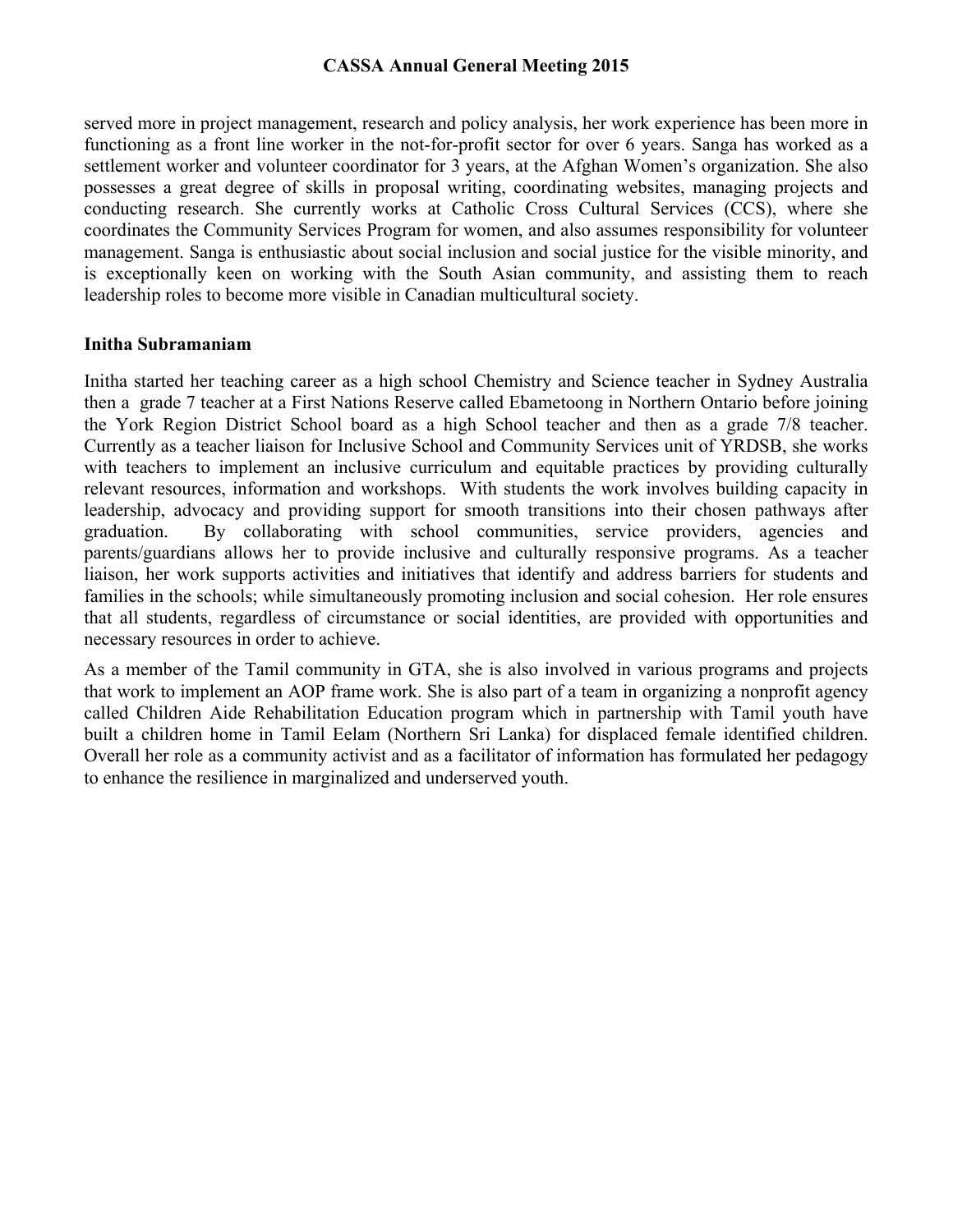

# **Strategic Framework and Strategic Directions for 2015-2020**

#### **Our Mission is:**

To facilitate the economic, social, political and cultural empowerment of South Asians by serving as a resource for information, research, mobilization, coordination and leadership on social justice issues affecting our communities. Create social change by building alliances and working collaboratively with those who share a vision of empowering all communities to participate in defining Canada's future

#### **CASSA's Vision:**

We envision and strive for a Canada free of all forms of discrimination in which all communities are free from marginalization and are fully empowered to participate in defining Canada's political, economic, social and cultural future.

#### **CASSA's Values:**

The following values serve as guidelines for our conduct as we implement our mission and work towards our vision:

- *Social Justice:* We are committed to working within a social justice framework which promotes equity and empowerment for marginalized peoples and communities.
- *Anti-oppression, anti-racism, anti-homophobia:* We strive to incorporate anti- oppressive, anti-racist and anti-homophobic principles and practices in our work.
- *Responsiveness:* We strive to work through a variety of consultative and participatory structures and practices to ensure that our work is grounded in the realities and priorities of our communities.
- *Diversity:* We recognize and respect the diversity among and within South Asian communities and within Canadian society.
- *Collaboration and solidarity:* We are committed to building alliances in order to work collectively towards common aims.
- *Accountability:* We are committed to maintaining effective governance, measurement and reporting practices.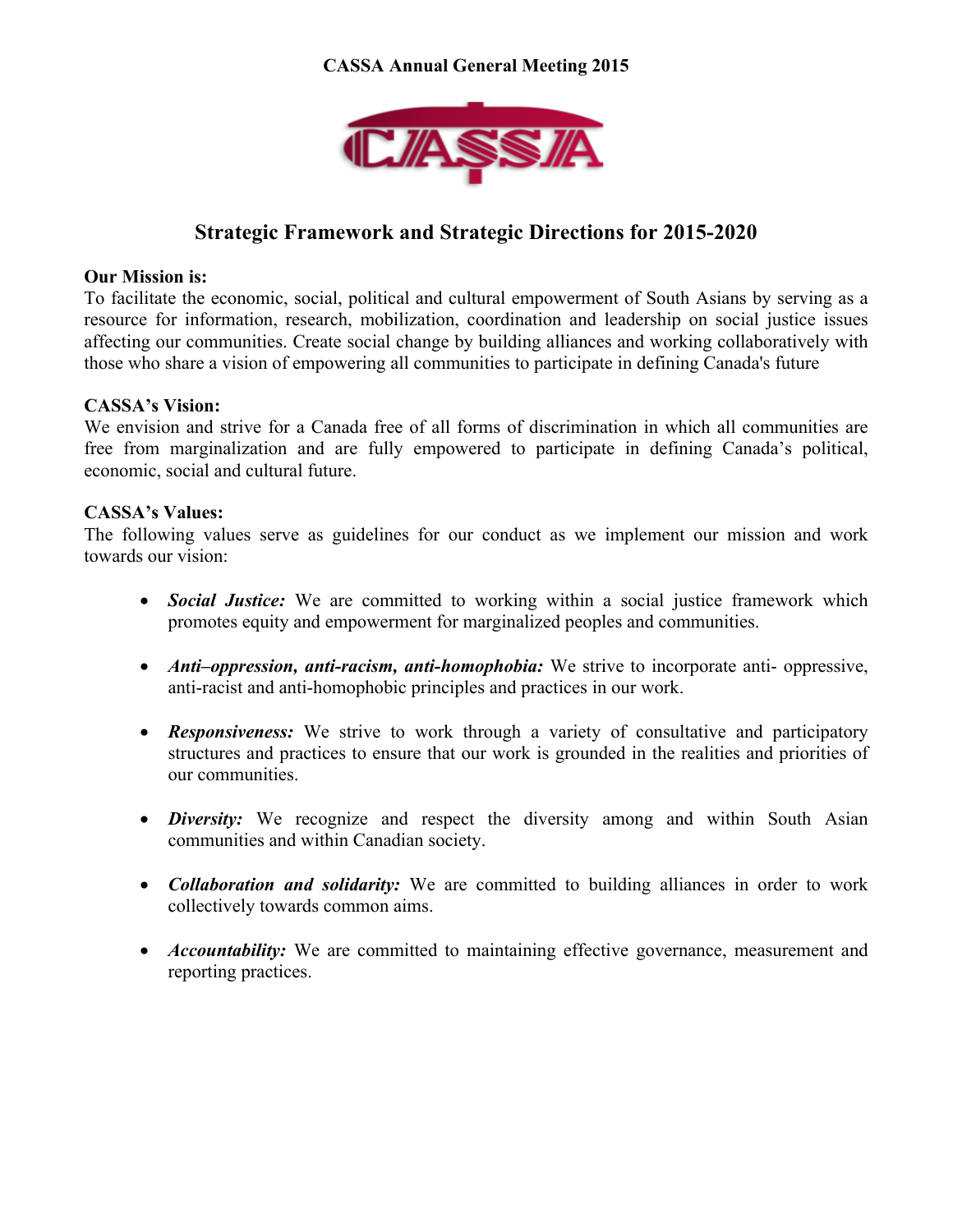# **Strategic Directions 2015-2020**

#### *1. Immigration and smart settlement:*

CASSA, in the next five years, will:

- facilitate process that aim to build more inclusive and welcoming communities in the municipalities outside the City of Toronto
- address issues and concerns impacting refugees in Canada
- continue to focus on reducing employment barriers for newcomers and immigrants
- document histories of South Asians in Canada
- support engagement of immigrants and newcomers in civic processes and civic leadership

#### *2. Poverty Reduction:*

CASSA, in the next five years, will:

- create awareness about racialization of poverty and work towards meaningful ways to address it
- initiate campaign to increase the availability and affordability of childcare
- support movements for promotion and protection of rights of all workers, with a focus on South Asians

# *3. Health Equity:*

CASSA, in the next five years, will:

- develop a South Asian Health Strategy for Ontario to get it formally adopted
- initiate a mental health awareness campaign in the South Asian communities
- support research initiation and coordination related to topics involving South Asians and Health (including Social Determinants of Health)
- provide a mechanism for sharing and learning related to Seniors Health within South Asians
- create awareness to increase registrations for organ and tissue donations within South Asians

# *4. Anti-racism and Anti-oppression:*

CASSA, in the next five years, will:

- facilitate development of access and equity policies and procedures for and by South Asian organizations and agencies
- continue anti-racism awareness work through Racism Free Ontario campaign
- initiate and support the campaign to establish an Anti-Racism Directorate in Ontario
- focus on developing youth leadership grounded in anti-racist and anti-oppressive framework

# *5. Women's Rights:*

CASSA, in the next five years, will:

- build capacity for young South Asian women to develop leadership initiatives
- initiate and support prevention initiatives that aim to eliminate gender based abuse, harassment and violence
- train the violence against women (VAW) sector to ensure that their service delivery is responsive, reflective and respectful of the needs and challenges faced by South Asian women.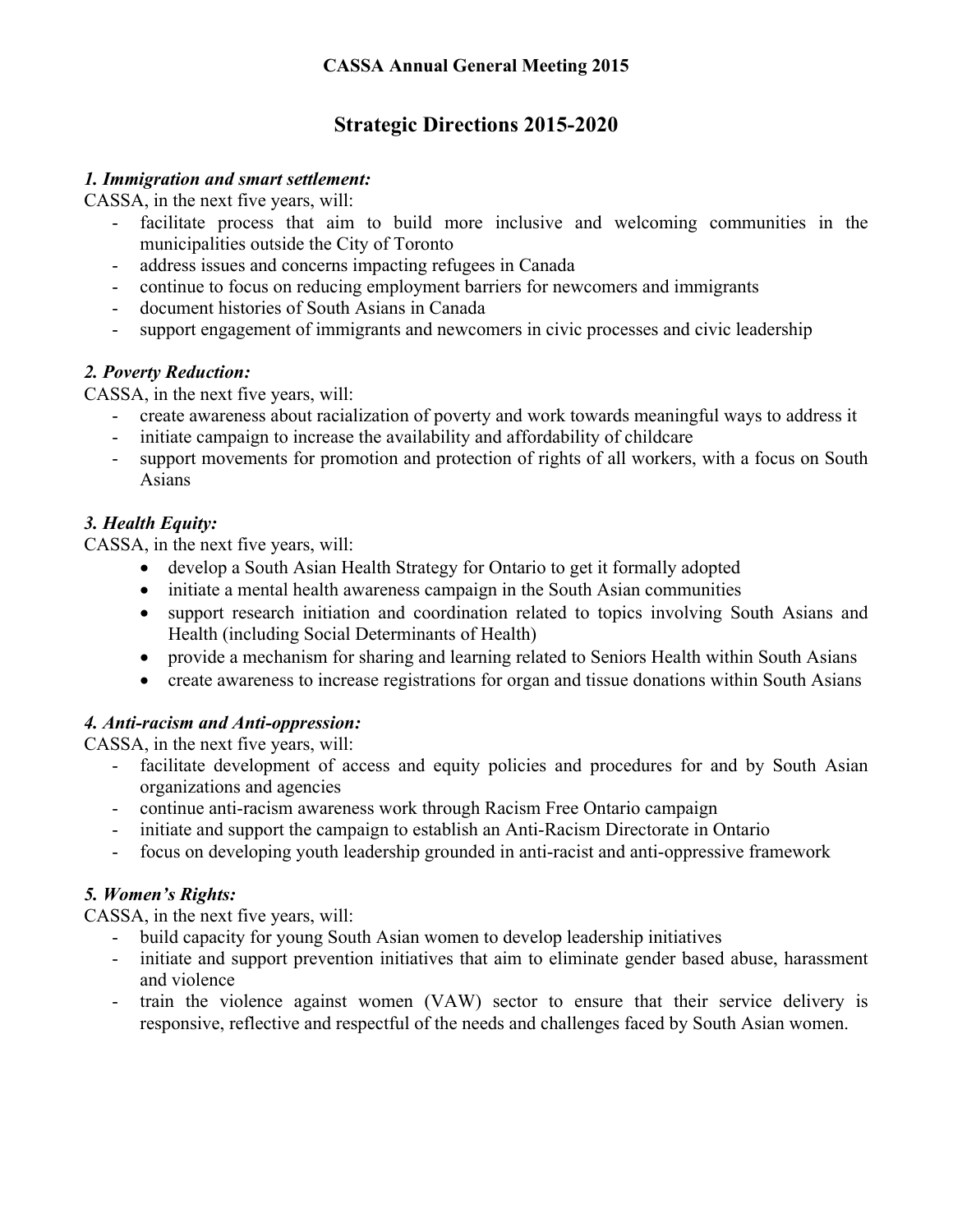# **CASSA 2014-2015 Staff**

#### **This list includes all staff, including part time, short-term contract, summer student positions and full time staff.**

#### **2014 Staff**

| <b>Executive Director</b>       | Neethan Shan                                                                       |
|---------------------------------|------------------------------------------------------------------------------------|
| Finance Coordinator             | Farhat Hasan                                                                       |
| Administrative Assistant        | Ateeya Anwari                                                                      |
| Project Manager                 | Jasmine Lobo                                                                       |
| CapaCITY Project Coordinator    | Tanzina Islam                                                                      |
| Fundraising & Event Coordinator | Zulfia Zaher                                                                       |
| <b>Outreach Worker</b>          | Aman Sharma, Antu Hossain, Cajaani Velautham,<br>Saima Hussain, Thurka Sri Rangan, |
| Internship:                     | Somya Grover, Aysha Butt, Sreedevi Krishnan                                        |

#### **Current Staff**

| <b>Executive Director</b>       | Neethan Shan                                         |
|---------------------------------|------------------------------------------------------|
| <b>Finance Coordinator</b>      | Farhat Hasan                                         |
| <b>Administrative Assistant</b> | Yuko Murakami                                        |
| Project Manager                 | Samya Hasan                                          |
| Project Coordinator             | Antu Hossain                                         |
| Project Assistant               | Saima Hussain                                        |
| CapaCITY Project Coordinator    | Tanzina Islam                                        |
| Outreach Worker                 | Thusitha Suriyakumar, Gulet Arale                    |
| Internship:                     | Jilani Rajit, Arijit De, Hafeeza Patel, Hiba Hussain |

#### **List of CASSA Volunteers 2014-2015**

Abba Jeylani **Anmol** Singh Anmol Singh Aysha Butt Abey Thurai **Anogliani** Anojini Babitha Adchu Anondo Bavi Aravinthan Adit Anthonia D'Royavo Bharathy Ajay Gupta **Anupama** Sharma **Bineet Bajwa** Akhter Ahmed Arani Sivakumar Brian Yu Akshay Malhotra **Areef** Areef Candice Tait Akta Sehgal **Arijit** De Caoutham Aman Mansur **Ashok Sripathy** Daanish Akhter Amardeep Sarao **Assia K** Davika Deonarine Amrit Kaur **Avi Sehgal** Dil Anand Ingale **Ayaz** Zafar **Dilanthy** Aniqa Rahman **Ayesha** Arshad **Dilpreet Kaur** Anjum Sultana **Ayesha** Sharaker **Divya** Sreejith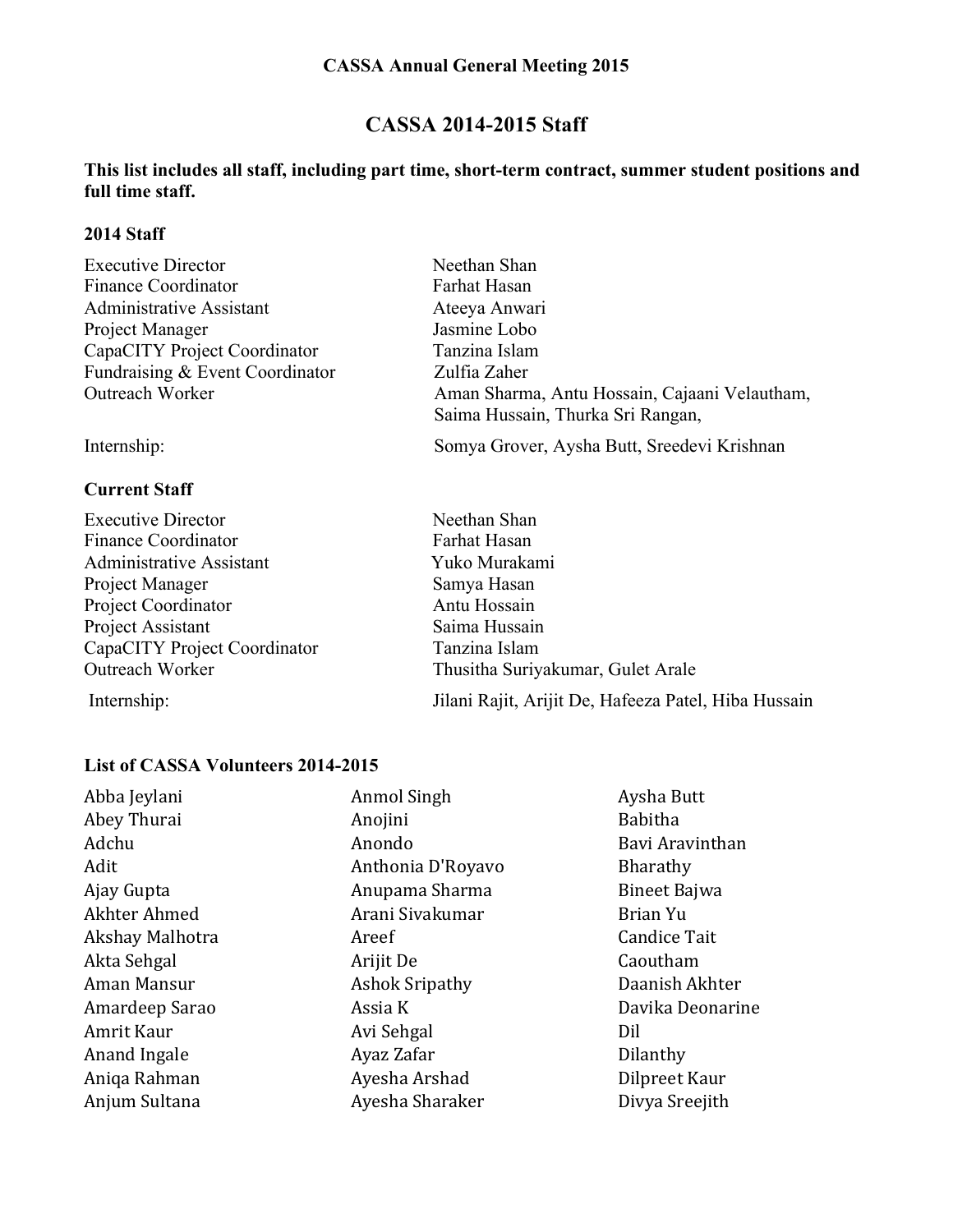Dovejot **Jalal** Uddin Mosharraf Dr. Qazi Shafayetul Islam Janani Sivakumar Mukur De Ehsanul Haque **Implies Institute Community** Janjot Bajwa **Munira** Noor Elizabeth Mathew Janjot Bajwa Murukaiyah Vyshnavan Emili Saji Jasveer Sidhu Mylini Saposan Faiyaz **Iawad Bhatti** Nafis Hassan Raiyon Farhan Monower Mahar Jilani Rajit Nahar Nahar Farhana **Kara D'Souza** Kara D'Souza Nala Balarajan Farhana Rahman Karimah Rahman Nasima Akter Fariha Bakht Kashfia Alam Nayma Ali Farzana Badar Kavita Bala Naznin Sultana Fatima Khatun Keera Neha Ahmed Flora Devarajah Kohinoor Nigar Sultana Gagan Singh The Resource Krismaa Rajasuresh Nihon Akbar Gagandeep Singh Krittka Nikunj Patani Garinder Takhar **Kulthum Noor** Nirogini Garinder Takhar **Kumar Punithavel** Niroja A Gaya Nagendra Kumuthini.D. Harris Niveda Illandiraiyan Gerard Communication in the Labiba Bakht Communication Nivedha Ghazia Sartaj de Leha Panchalingam de Olga Quesada Golam Shahjahan **Lishaina Leach** Colam Shahjahan Coralia Olvera Henandez Gowrejan Cookeshwari Sahadeo Parminder Kaur Gowri Vishnu Lucky Akter Parminder Kaur Gowri Shakthi Mahbuba Alo Pavishan Gurinder Kaur **Malaika Fazal** Perakaa Sethukavalan Gurvinder Gill **Manjinder Jassal** Pirgal Habiba Ejaz Maria Claudia Riano Poroma Hala Kadis **Mariam Mathew** Pragash Haneen Arshad Mathura T Praniya Nesan Harinnya Maya Bhullar Praveenaa Sivapalan Hasina Talukder MD Saiful Alam Prayalini Hina Uzair Md. Rabiul Islam Priya Dhillon Hinna Yusuf **Meena Bhardwaj** Puja Patel Huma Ansari Meetu Khosla Rabia Azhar Hunyah Irfan Mehria Yousefi Rabia Zaheer Iman Abdella Mireya Rojas Rabiya Inthuja Selvaratnam Mirza Mirza Radhe Sadana Irina Israt **Mohammad** Arif Ahmed Rafay Syed Ismatara Bina Mohan Swaminathan Rahat Zaman Jalajah Jokarasa **Momtaz** Begum Ramanan Ramraajh Sharvendiran Shelly Anjum

Gurvinder Gill **Manraj Bhangu** Ponnampalam Thambipillai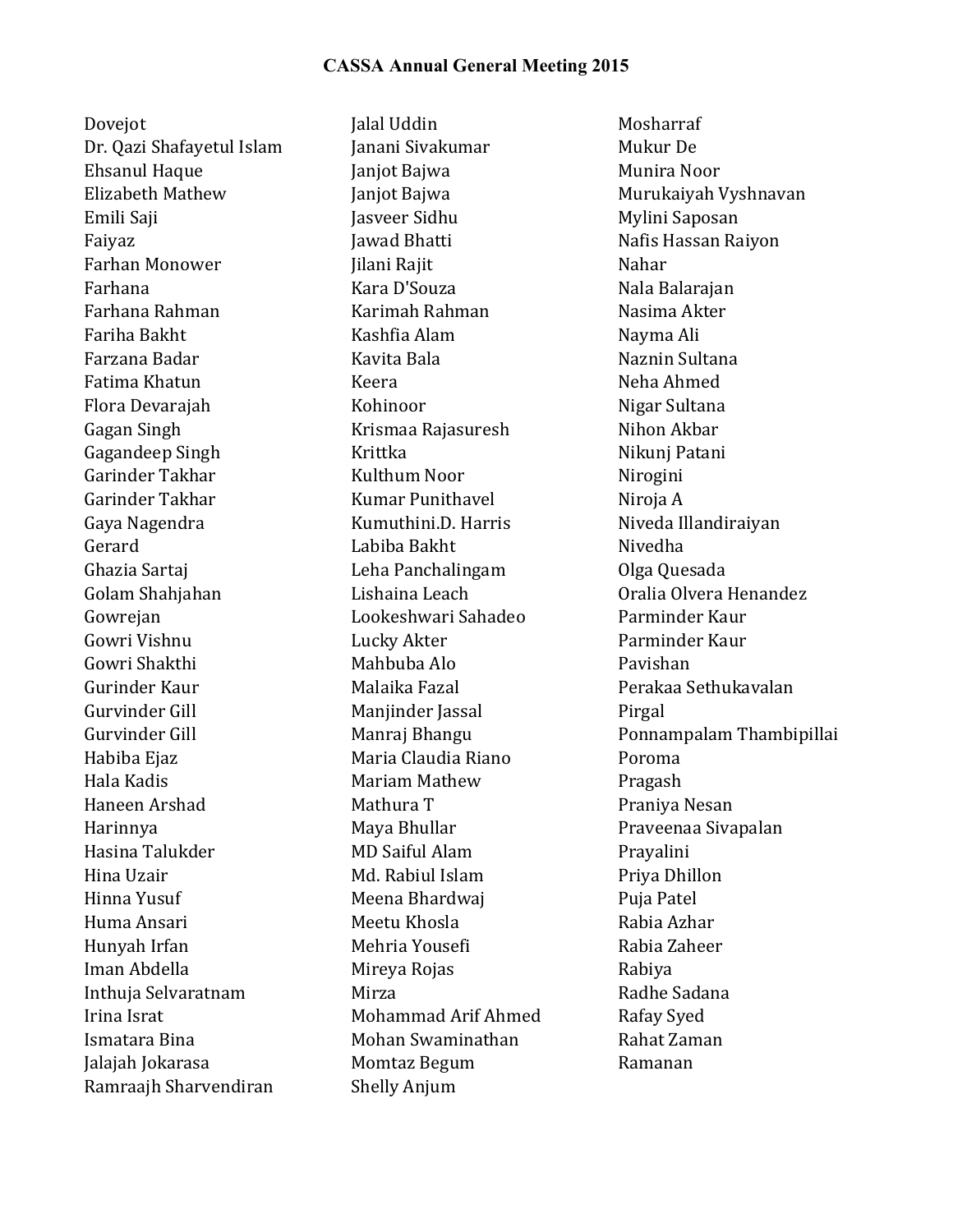Ramsha Qamar Sheron Arul Rani Hoque Shiamala Raushan Akhter Shiyana Kulasingham Ravindran Shorna Jahan Ritu Rajbhandari Duwal Shova Puri Rizuan Rahman Shrija Shrestha Roda Gadhane Sinthu Saba Kadri **Saba** Kadri Sinthujan Kuganendran Saba Riaz **Saba** Sreedevi Krishnan Saba Zanib Sultana Ahmed Sabrina Sohn Sumera Saghana Navaratnam Sumera Rasheed Sahila Subendran Sumu Sahlla Abbasi Suniti Das Saima Hussain Sunjay Mathuria Saima Hussain Sunny Sharma Sakib Sarker Syed Tawfik Saleha Farooqui **Tahira** Syed Salma Khatun Tanzina Islam Samina Khan Taseen Ali Samina Khan Teresa Gomes Samrin Quader Teresita Lacson Sandra D'Souza **Tharsy Karunakaran** Sangeetha Thusha Mathikcantan Sanjay **Thusitha** Suryakumar Sara Siddiqui **Tiana Clarke** Sarah Urooj Shahzadi Sarah Khan **Ing Paralama** Uzma Irfan Sarah Ramotar Vaibhav Chadha Seema Nadarajah **Varleen Sasan** Selvakumary Krishnadasan Vikas Kalia Selvi Krishnadasan Vinsia Senthoori Siva Virujan Shairi Islam Vithieyah Atputharajah Shaji John Vyshali Murukaiyah Shameem Mohamed Yalini Shamima Sultana **Zainab** Gori Sharmila Zarrin Jaigirdar Sharndeep Natt Zohra Ahsan Shelena **Zulfia Zahar**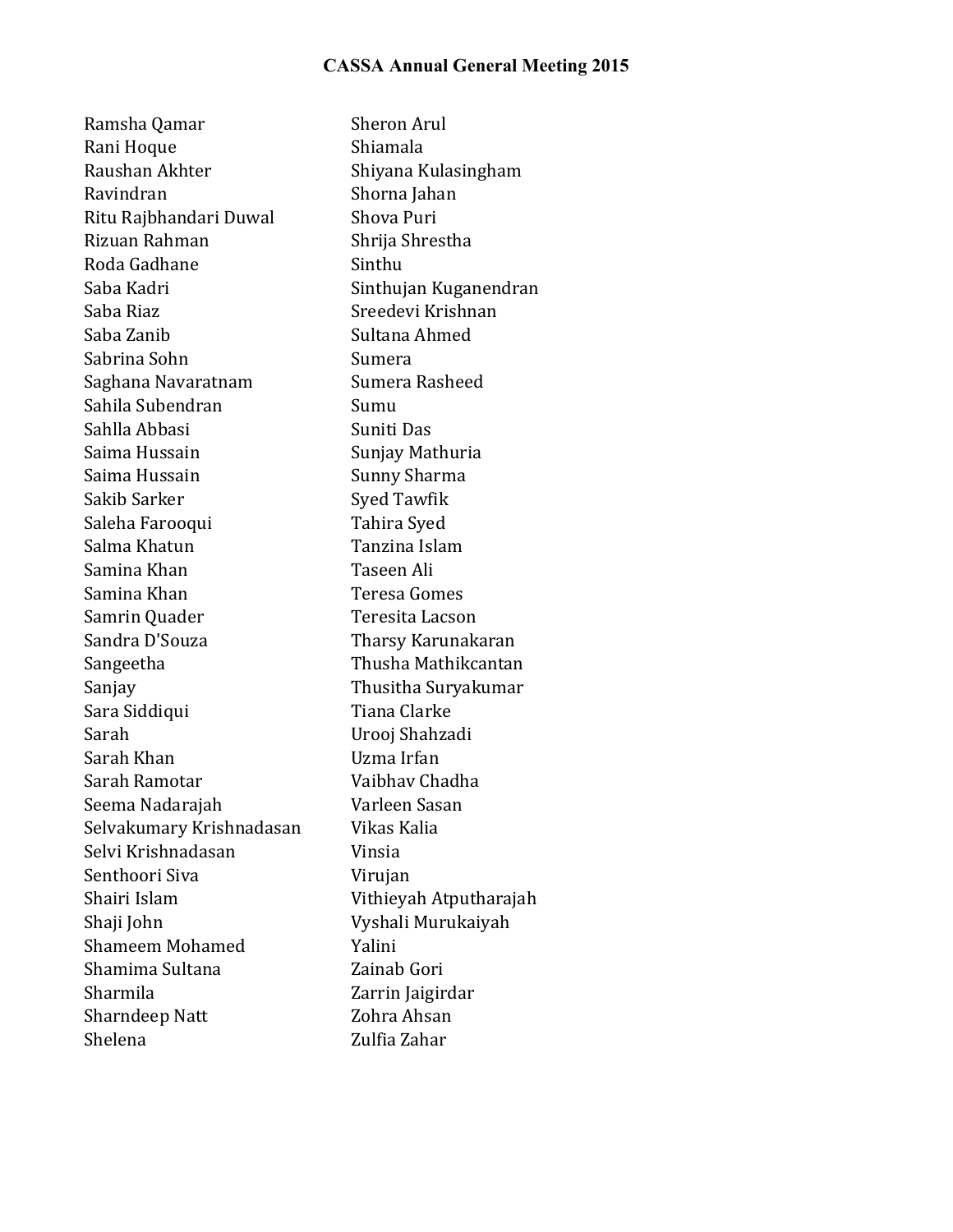# **Acknowledgement of Our Funders for 2014**

We would like to appreciate and acknowledge the vital ongoing support for our activities by:

> Human Resources and Skills Development Canada City of Toronto: Community Festivals Investment Program City of Toronto: Investing in Neighborhood Initiative City of Toronto: Community Services Partnership City of Toronto: Community Safety Initiative Ontario Trillium Foundation Trillium Gift of Life Network Law Foundation

We would like to thank all of our community partners, volunteers and board members who have supported us with all of our projects. Without their help, we would not be able to achieve what we have done in the 2014.

Thank you all for your dedication and for believing in CASSA.